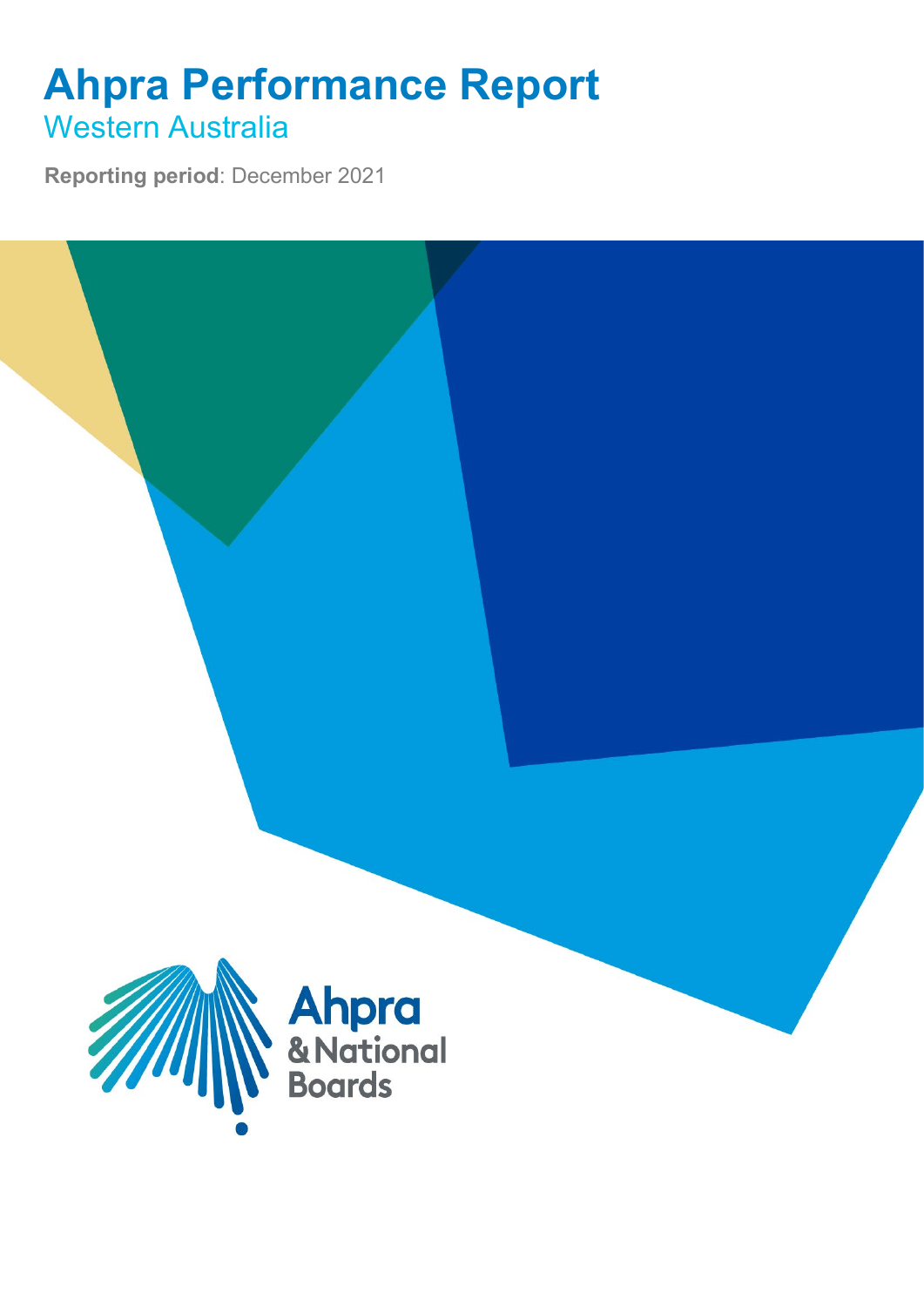### **Registration of health practitioners**





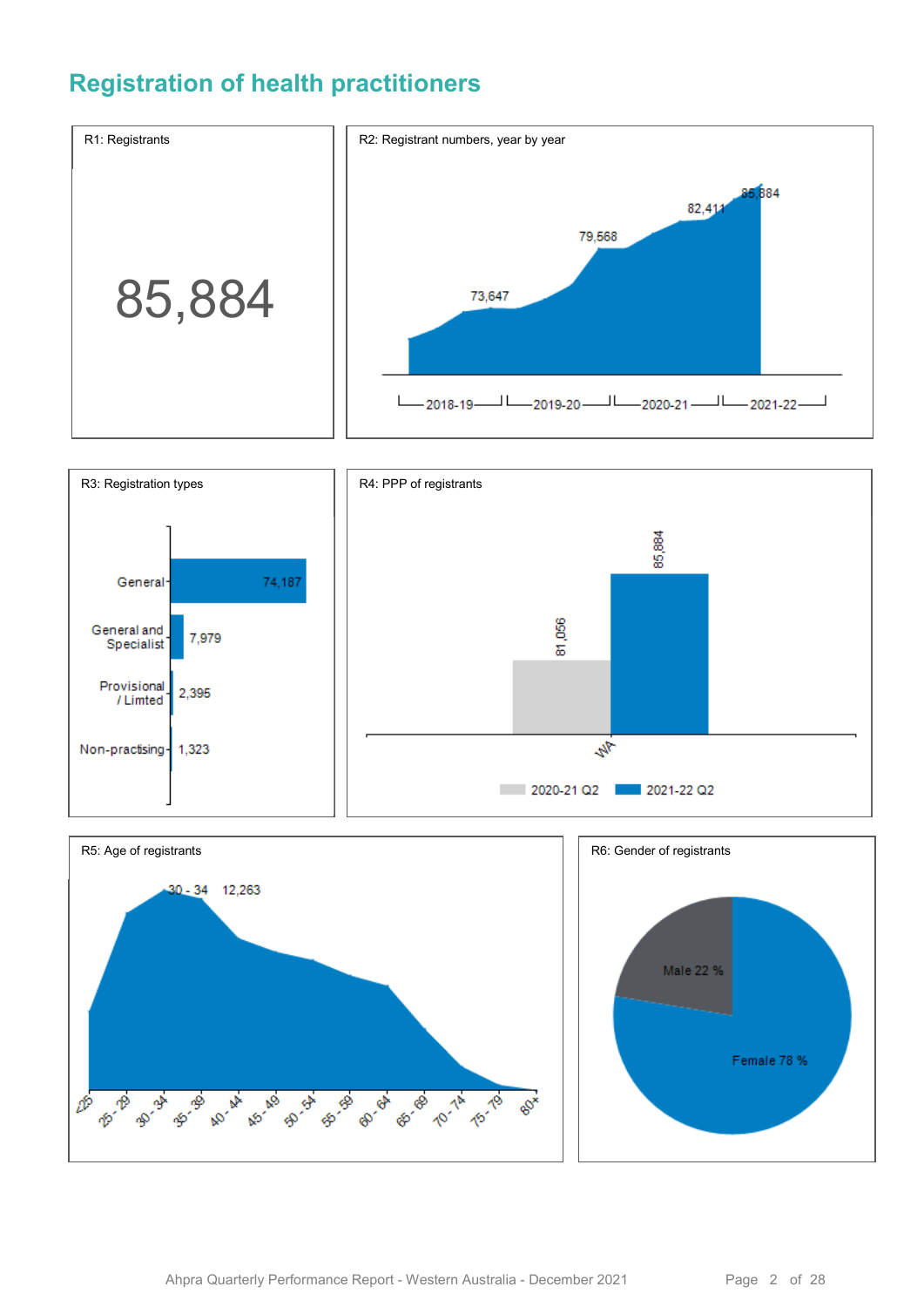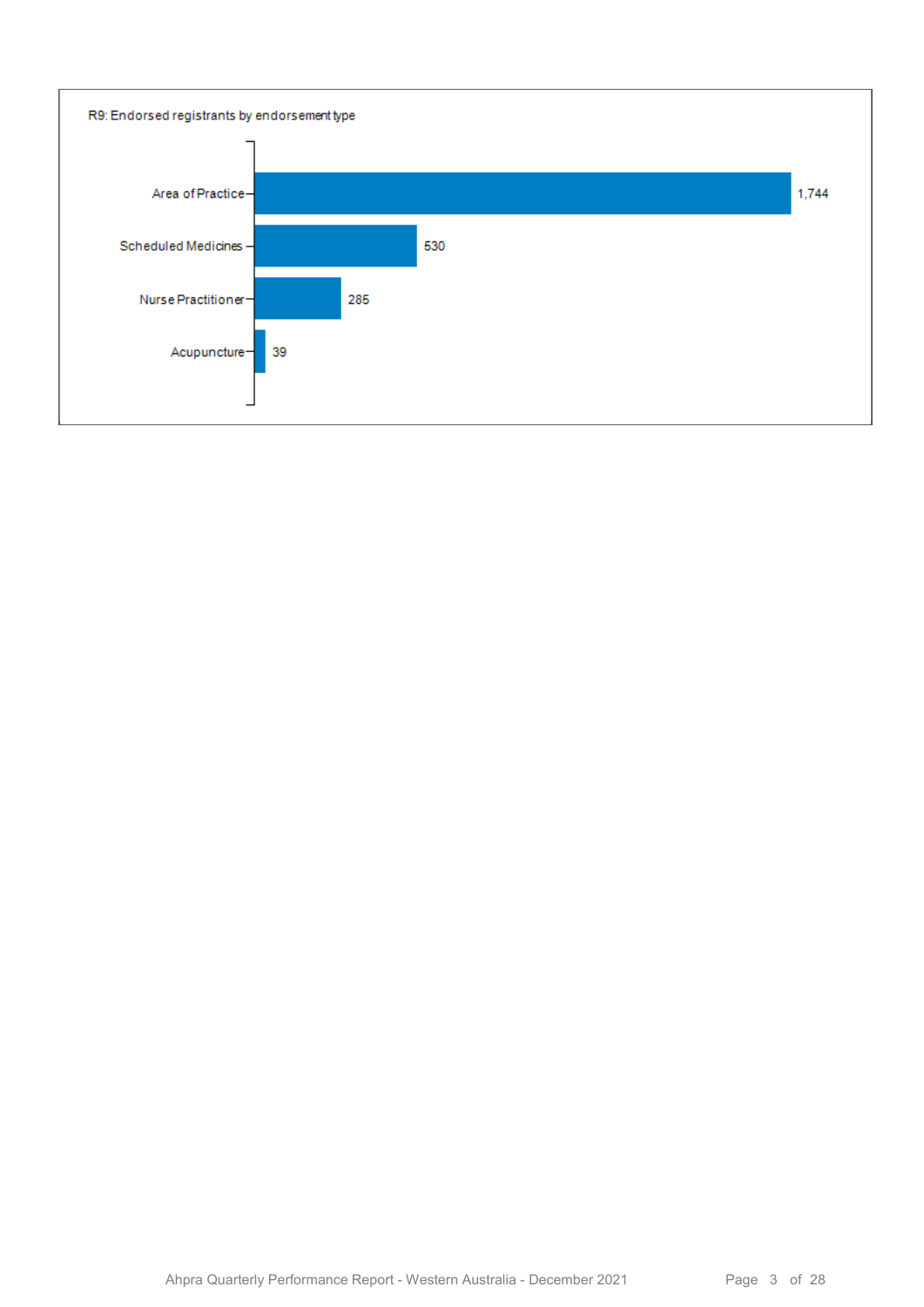## **Applications for registration**

| A1: Applications this financial year |                      |  |  |  |  |
|--------------------------------------|----------------------|--|--|--|--|
| <b>Received YTD</b>                  | <b>Finalised YTD</b> |  |  |  |  |
| 5,395                                | 5,088                |  |  |  |  |
| 7%                                   | 13%                  |  |  |  |  |
| Open applications                    |                      |  |  |  |  |
| 1,457                                |                      |  |  |  |  |
| (9%)                                 |                      |  |  |  |  |





| FY / Qtr       | 2020-21 | 2021-22 (YTD) | Δ | #     | $\frac{9}{6}$ |
|----------------|---------|---------------|---|-------|---------------|
| Q1             | 927     | 849           | ↓ | (78)  | (8%)          |
| Q <sub>2</sub> | 1,599   | 1,457         | ↓ | (142) | (9%)          |
| Q <sub>3</sub> | 502     |               |   |       |               |
| Q4             | 1,122   |               |   |       |               |



| FY / Qtr       | 2020-21 | 2021-22 (YTD) | $\Delta$ | #   | $\%$ |
|----------------|---------|---------------|----------|-----|------|
| Q1             | 1,579   | 1,603         | ↑        | 24  | 2%   |
| Q <sub>2</sub> | 3,475   | 3,792         | ↑        | 317 | 9%   |
| Q <sub>3</sub> | 1,471   |               |          |     |      |
| Q4             | 2,082   |               |          |     |      |
| <b>YTD</b>     | 5,054   | 5,395         | ↑        | 341 | 7%   |



| FY / Qtr       | 2020-21 | 2021-22 (YTD) | Δ | #   | %   |
|----------------|---------|---------------|---|-----|-----|
| Q1             | 1,668   | 1,884         | ↑ | 216 | 13% |
| Q <sub>2</sub> | 2,820   | 3,204         | ↑ | 384 | 14% |
| Q <sub>3</sub> | 2,585   |               |   |     |     |
| Q4             | 1,467   |               |   |     |     |
| <b>YTD</b>     | 4,488   | 5,088         | ↑ | 600 | 13% |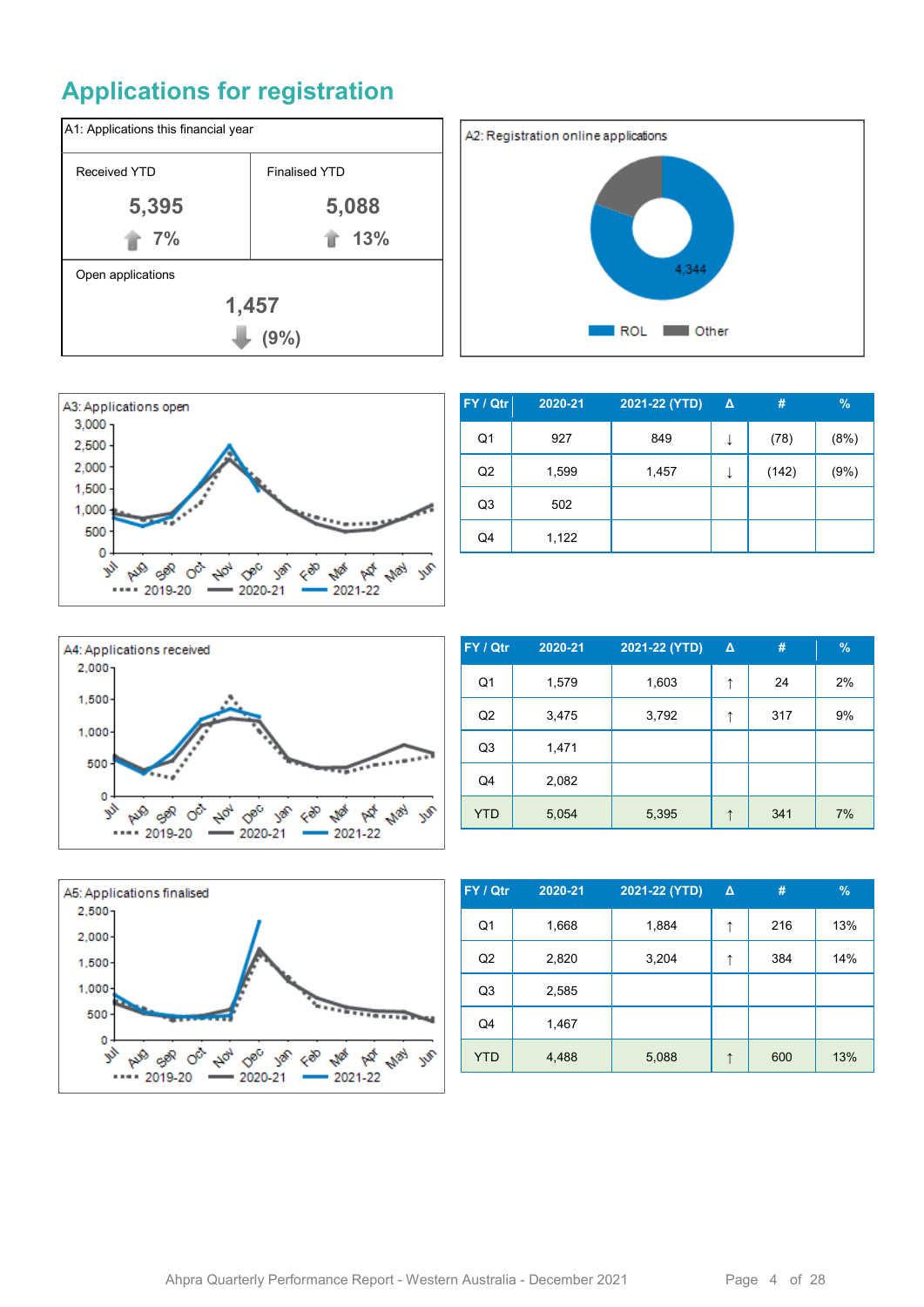



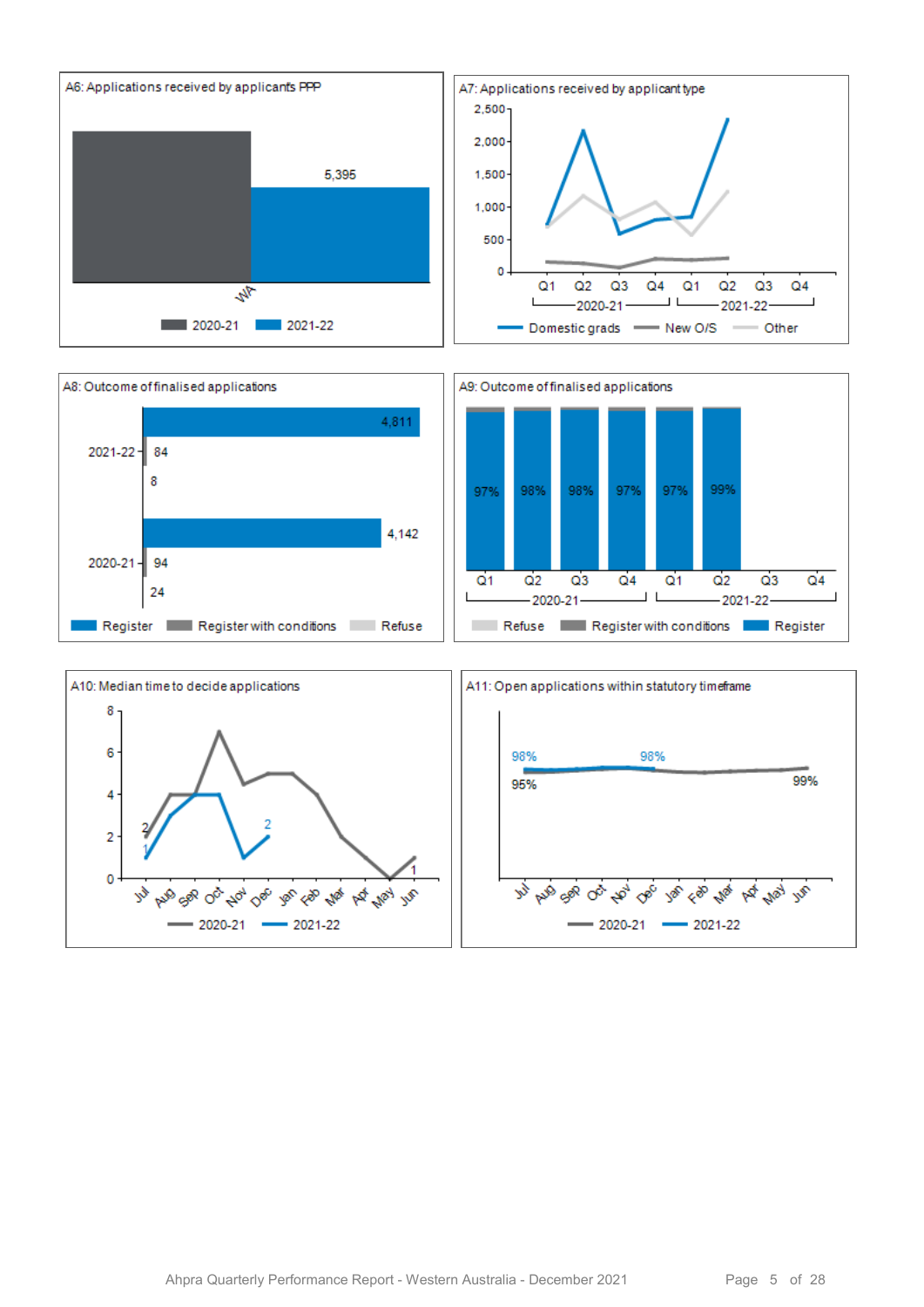#### **Endorsement Applications for Registration**



| FY / Qtr       | 2020-21 | 2021-22 (YTD) | Δ | #  | $\frac{9}{6}$ |
|----------------|---------|---------------|---|----|---------------|
| Q <sub>1</sub> | 11      |               | ↓ | -4 | (36%)         |
| Q2             | 27      | 19            | ↓ | -8 | (30%)         |
| Q3             | 15      |               |   |    |               |
| Q <sub>4</sub> | 12      |               |   |    |               |



| FY / Qtr       | 2020-21 | 2021-22 (YTD) | Δ | #  | $\frac{9}{6}$ |
|----------------|---------|---------------|---|----|---------------|
| Q <sub>1</sub> | 45      | 56            | ↑ | 11 | 24%           |
| Q2             | 63      | 66            | ↑ | 3  | 5%            |
| Q3             | 43      |               |   |    |               |
| Q4             | 33      |               |   |    |               |
| <b>YTD</b>     | 108     | 122           | ↑ | 14 | 13%           |



| FY / Qtr       | 2020-21 | 2021-22 (YTD) | Δ | #    | $\frac{9}{6}$ |
|----------------|---------|---------------|---|------|---------------|
| Q <sub>1</sub> | 48      | 35            | ↓ | (13) | (27%)         |
| Q2             | 45      | 57            | ↑ | 12   | 27%           |
| Q <sub>3</sub> | 60      |               |   |      |               |
| Q4             | 42      |               |   |      |               |
| <b>YTD</b>     | 93      | 92            |   | (1)  | (1%)          |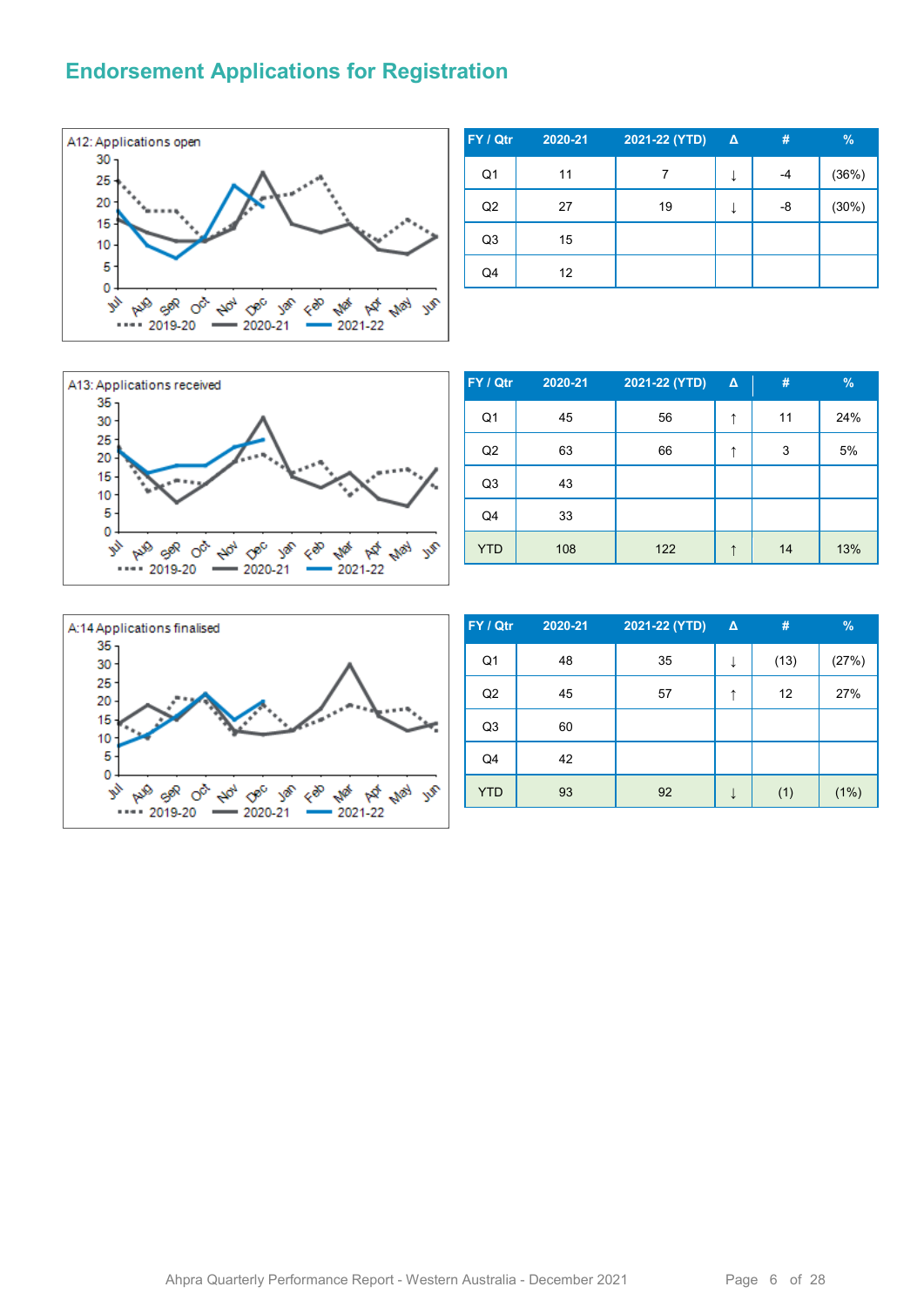#### **Notifications about Registrants**







| FY / Qtr       | 2020-21 | 2021-22 (YTD) | Δ | #    | $\%$ |
|----------------|---------|---------------|---|------|------|
| Q1             | 812     | 791           |   | (21) | (3%) |
| Q <sub>2</sub> | 765     | 877           | ↑ | 112  | 15%  |
| Q3             | 779     |               |   |      |      |
| Q4             | 749     |               |   |      |      |



| FY / Qtr       | 2020-21 | 2021-22 (YTD) | Δ | #   | %   |
|----------------|---------|---------------|---|-----|-----|
| Q <sub>1</sub> | 285     | 353           | ↑ | 68  | 24% |
| Q2             | 289     | 445           | ↑ | 156 | 54% |
| Q <sub>3</sub> | 338     |               |   |     |     |
| Q4             | 298     |               |   |     |     |
| <b>YTD</b>     | 574     | 798           | ↑ | 224 | 39% |



| FY / Qtr       | 2020-21 | 2021-22 (YTD) | $\Delta$ | #  | $\frac{9}{6}$ |
|----------------|---------|---------------|----------|----|---------------|
| Q <sub>1</sub> | 284     | 314           | ↑        | 30 | 11%           |
| Q2             | 348     | 364           | ↑        | 16 | 5%            |
| Q <sub>3</sub> | 339     |               |          |    |               |
| Q4             | 334     |               |          |    |               |
| <b>YTD</b>     | 632     | 678           | ↑        | 46 | 7%            |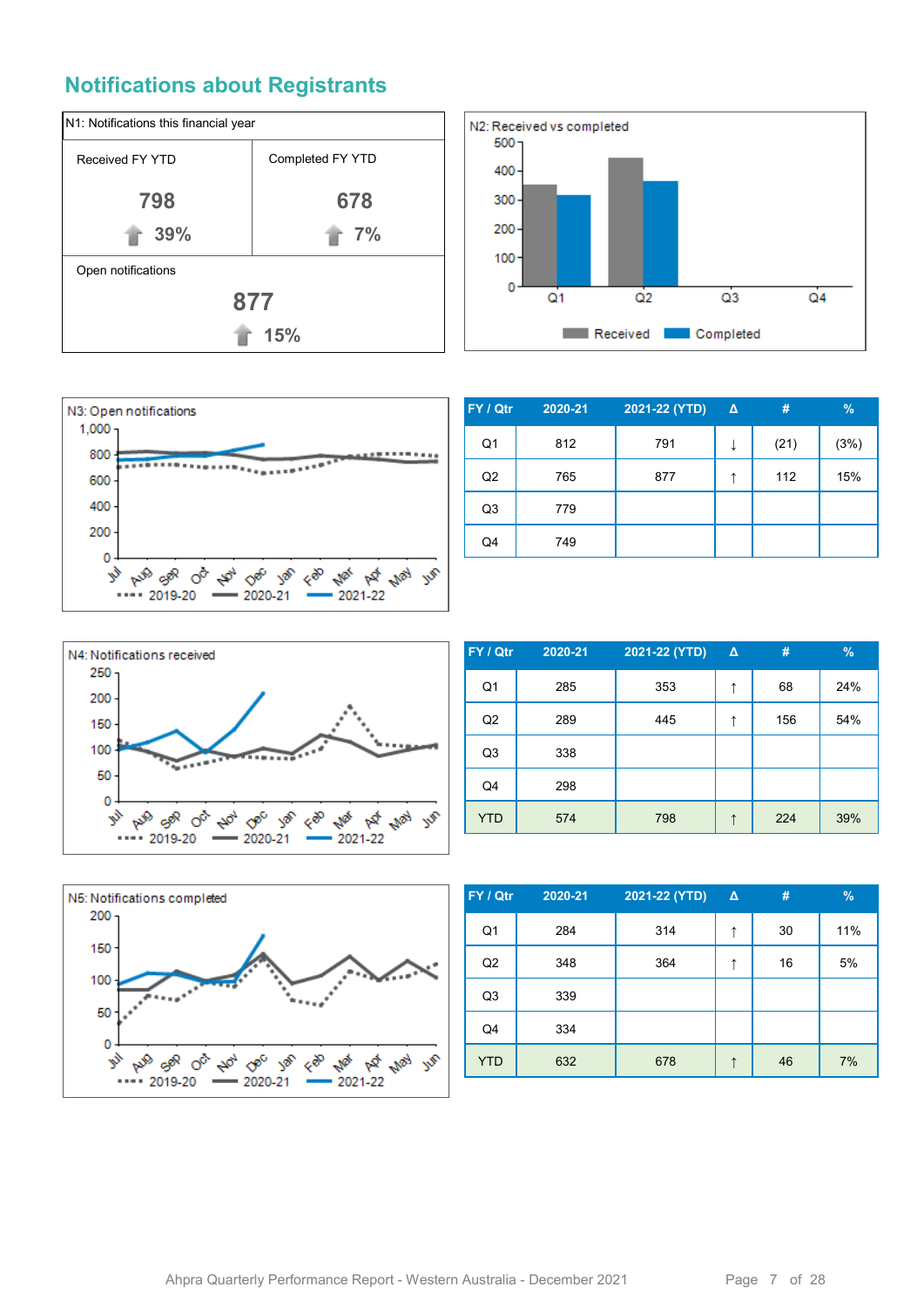#### **Immediate action analysis**





#### **Notification completion analysis**



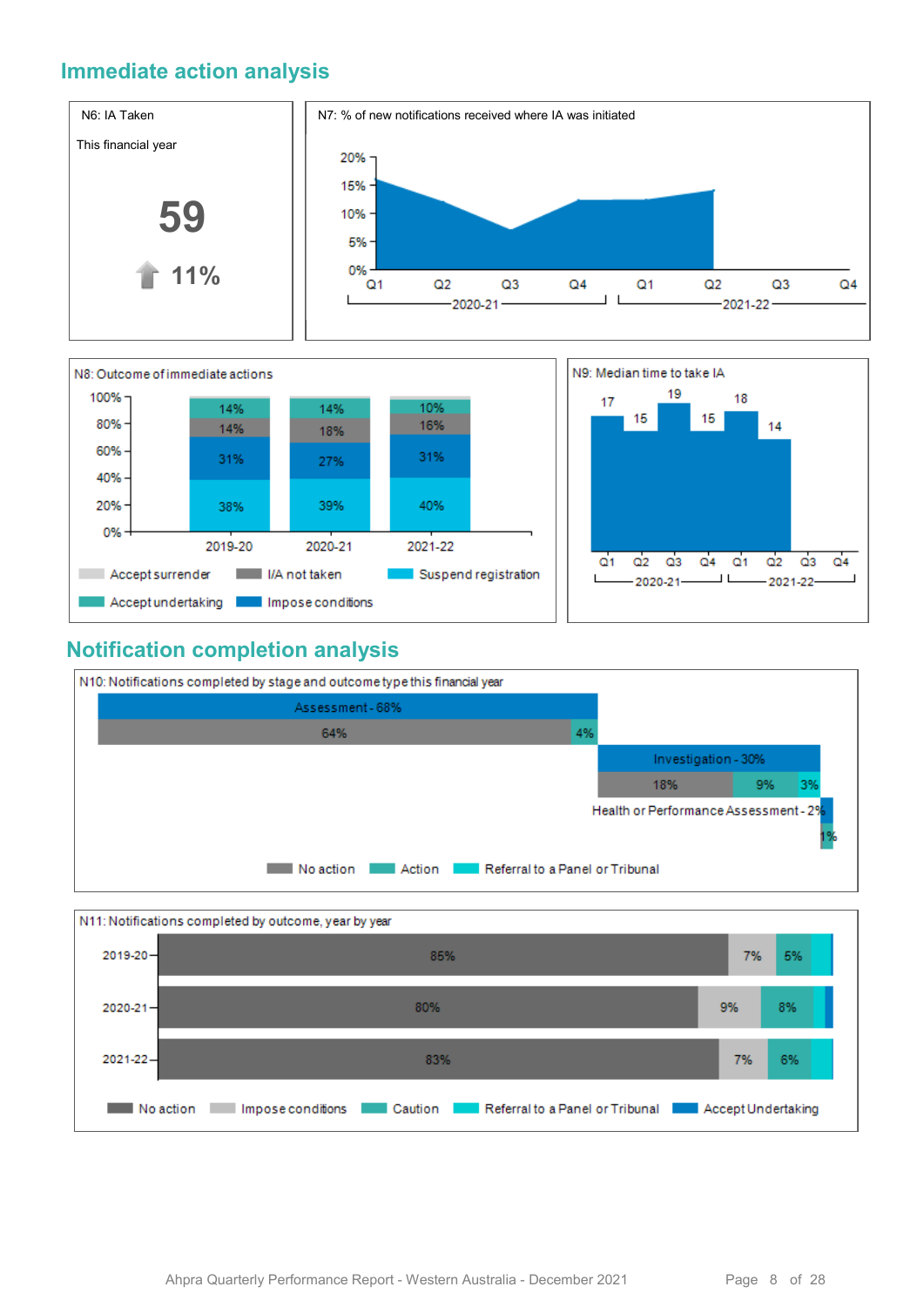#### **Notification timeliness analysis**









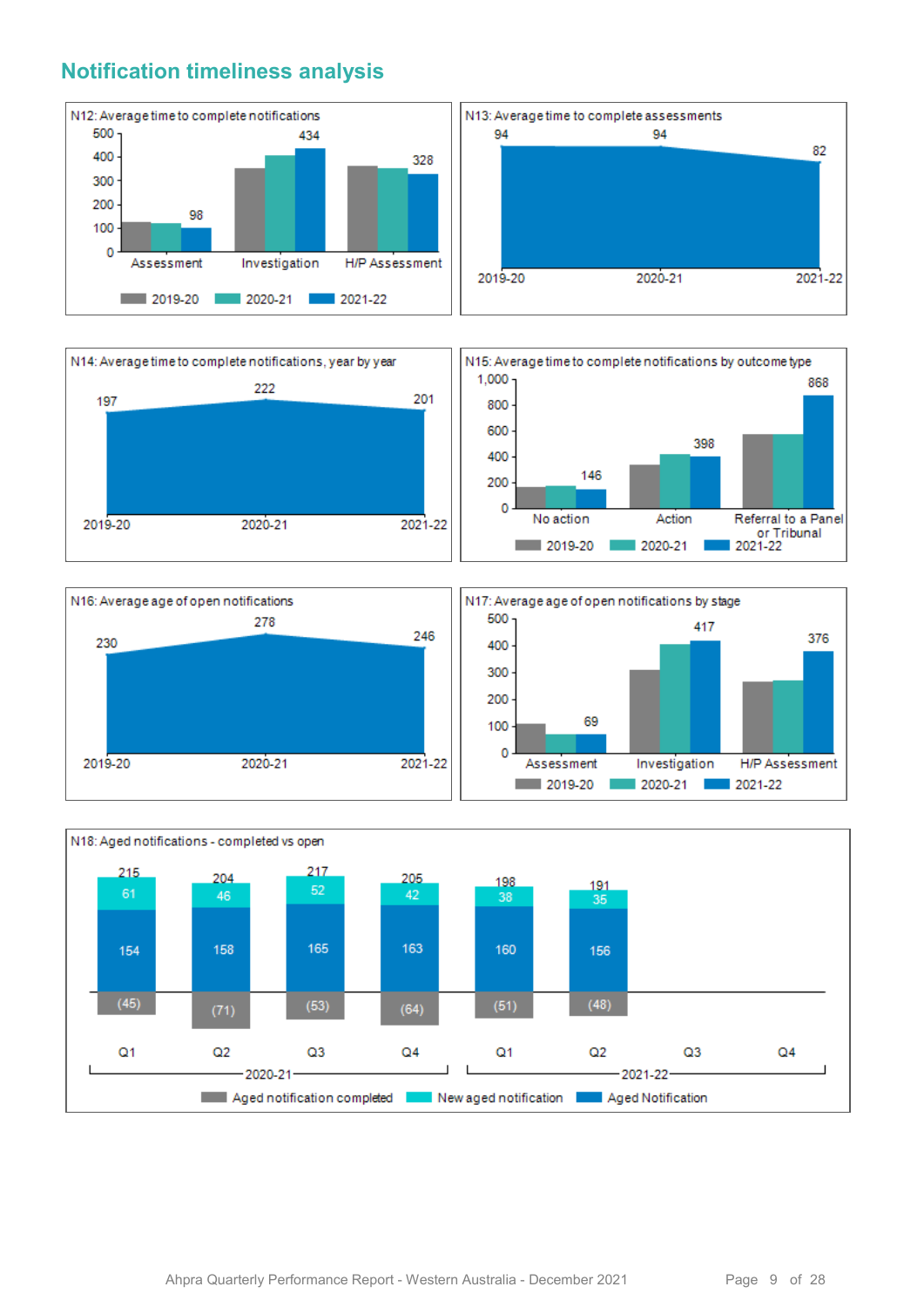#### **Tribunal matters**





| FY / Qtr       | 2020-21 | 2021-22 (YTD) | $\Delta$ | # | $\frac{1}{2}$ |
|----------------|---------|---------------|----------|---|---------------|
| Q <sub>1</sub> | 44      | 45            | ↑        |   | 2%            |
| Q2             | 42      | 51            |          | 9 | 21%           |
| Q <sub>3</sub> | 42      |               |          |   |               |
| Q4             | 40      |               |          |   |               |



| FY / Qtr       | 2020-21 | 2021-22 (YTD) | $\Delta$ | # | $\frac{9}{6}$ |
|----------------|---------|---------------|----------|---|---------------|
| Q <sub>1</sub> | 8       | 8             |          | 0 | 0%            |
| Q2             | 7       | 13            | ↑        | 6 | 86%           |
| Q <sub>3</sub> | 4       |               |          |   |               |
| Q4             | 6       |               |          |   |               |
| <b>YTD</b>     | 15      | 21            | ↑        | 6 | 40%           |



| FY / Qtr       | 2020-21 | 2021-22 (YTD) | $\Delta$ | #   | $\%$  |
|----------------|---------|---------------|----------|-----|-------|
| Q <sub>1</sub> | 5       | 3             | ↓        | (2) | (40%) |
| Q2             | 9       | 7             | ↓        | (2) | (22%) |
| Q <sub>3</sub> | 4       |               |          |     |       |
| Q4             | 8       |               |          |     |       |
| <b>YTD</b>     | 14      | 10            |          | (4) | (29%) |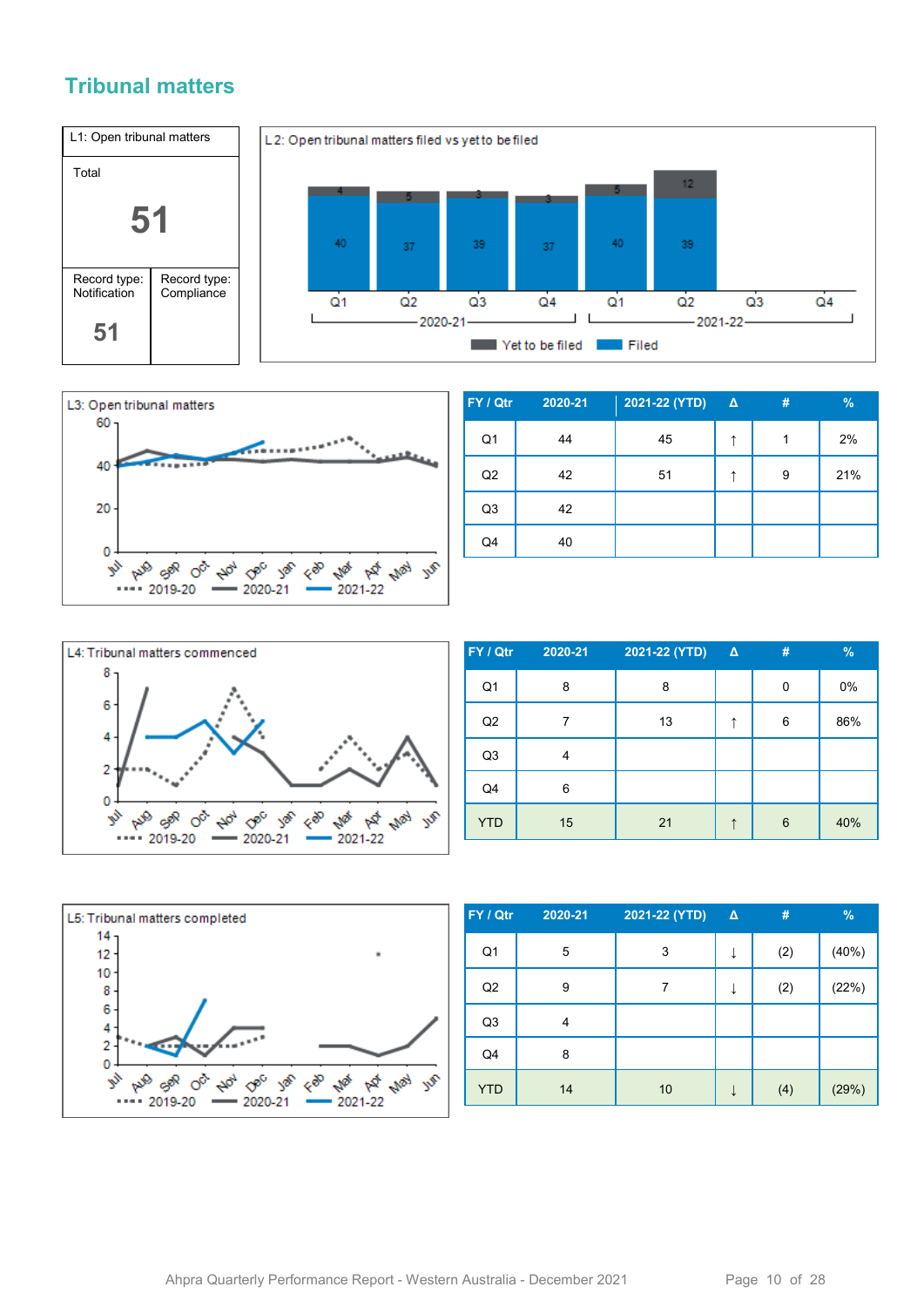







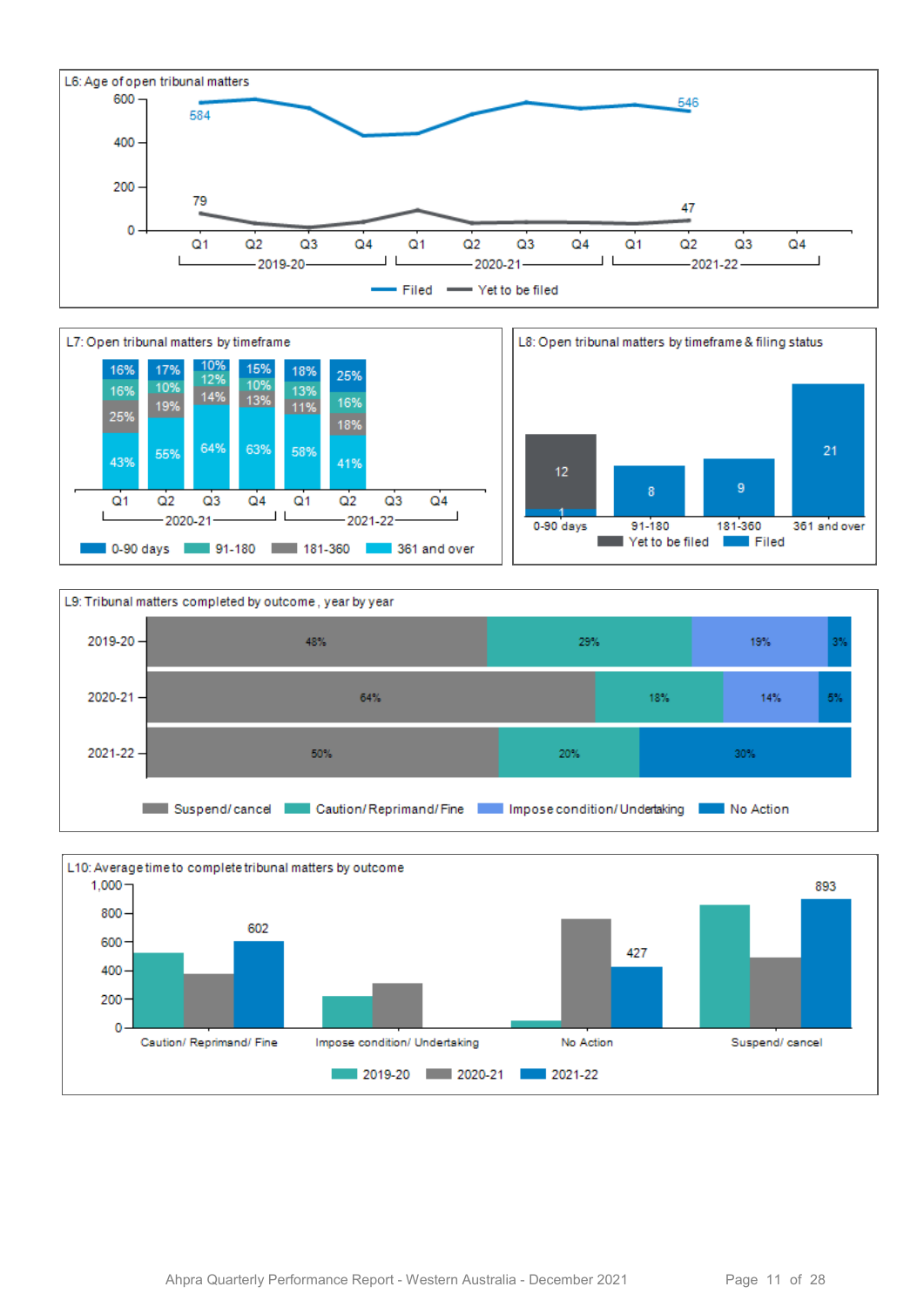#### **Panel matters**





| FY / Qtr       | 2020-21 | 2021-22 (YTD) | $\Delta$ | #   | $\frac{9}{6}$ |
|----------------|---------|---------------|----------|-----|---------------|
| Q <sub>1</sub> | 2       |               | ↓        | (2) | $(100\%)$     |
| Q2             |         |               | ↓        | (1) | $(100\%)$     |
| Q <sub>3</sub> |         |               |          |     |               |
| Q4             |         |               |          |     |               |



| FY / Qtr       | 2020-21 | 2021-22 (YTD) | $\Delta$ | #   | $\frac{9}{6}$ |
|----------------|---------|---------------|----------|-----|---------------|
| Q <sub>1</sub> |         |               |          | (1) | $(100\%)$     |
| Q2             |         |               |          |     |               |
| Q <sub>3</sub> |         |               |          |     |               |
| Q4             |         |               |          |     |               |
| <b>YTD</b>     |         |               |          | (1) | (100%)        |



| FY / Qtr       | 2020-21        | 2021-22 (YTD) | $\Delta$ | #   | $\frac{9}{6}$ |
|----------------|----------------|---------------|----------|-----|---------------|
| Q <sub>1</sub> | 1              |               | ↓        | (1) | (100%)        |
| Q2             |                |               | ↓        | (1) | (100%)        |
| Q <sub>3</sub> | 1              |               |          |     |               |
| Q4             |                |               |          |     |               |
| <b>YTD</b>     | $\overline{2}$ |               | ↓        | (2) | (100%)        |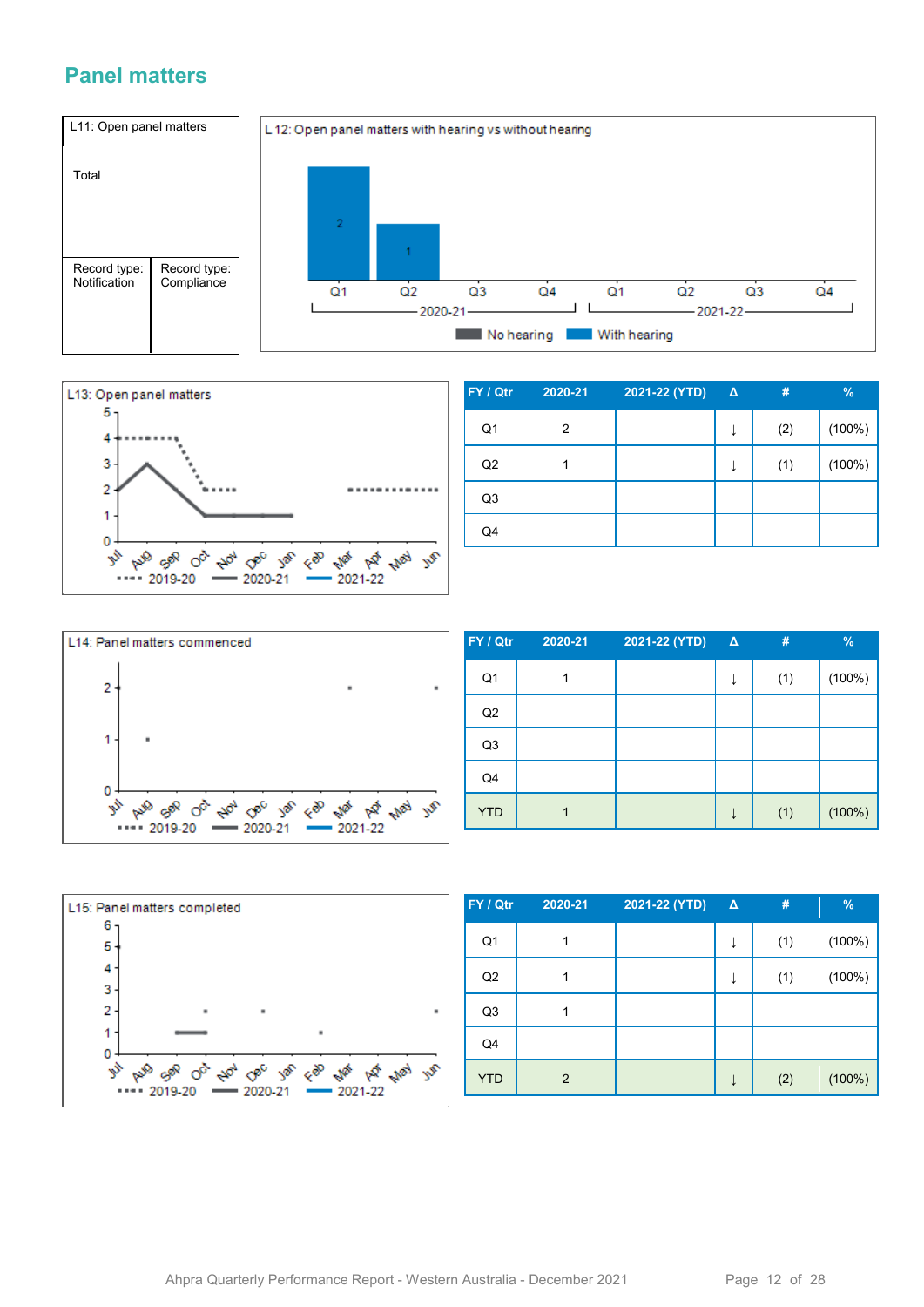





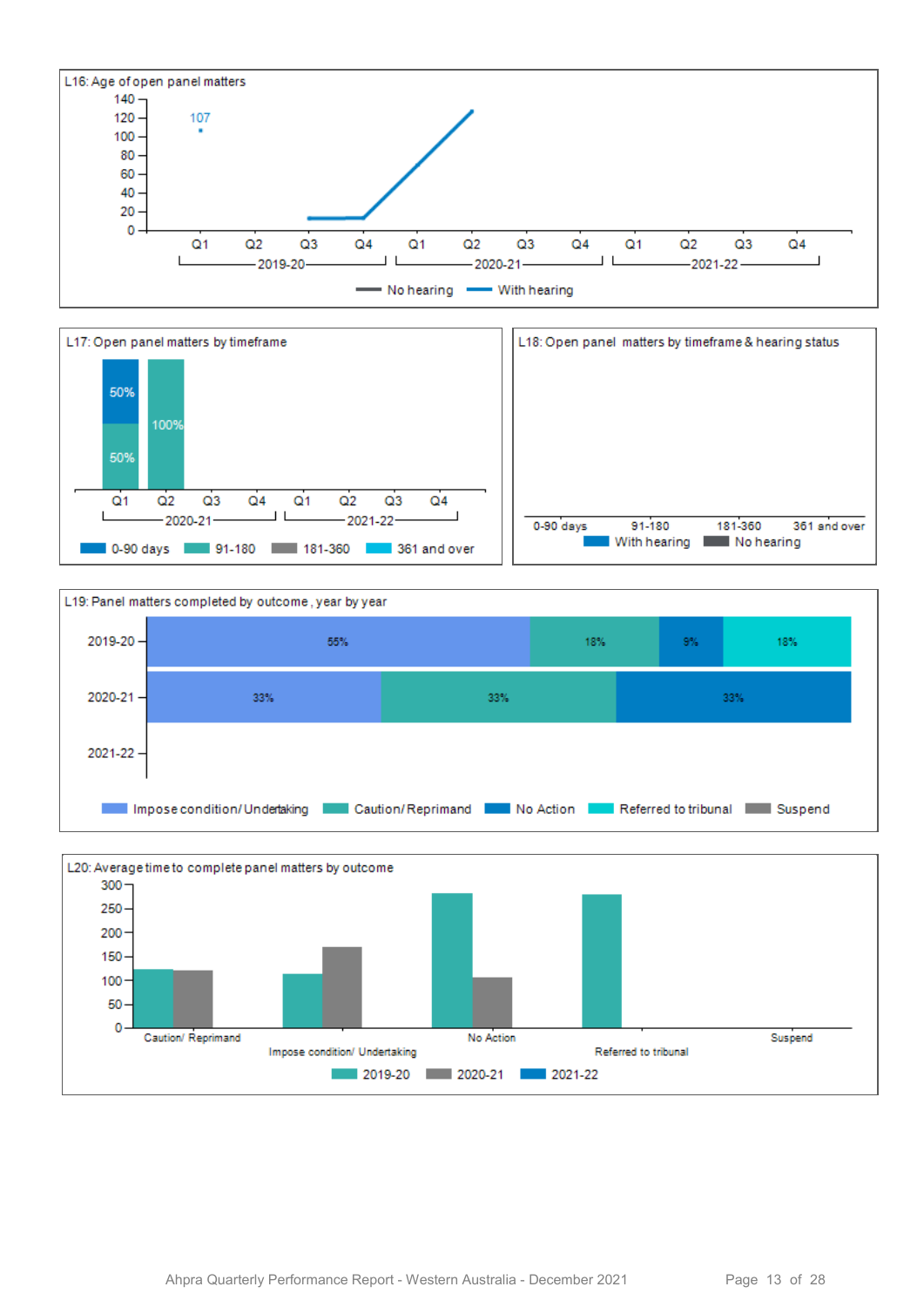#### **Panel vs tribunal matters**



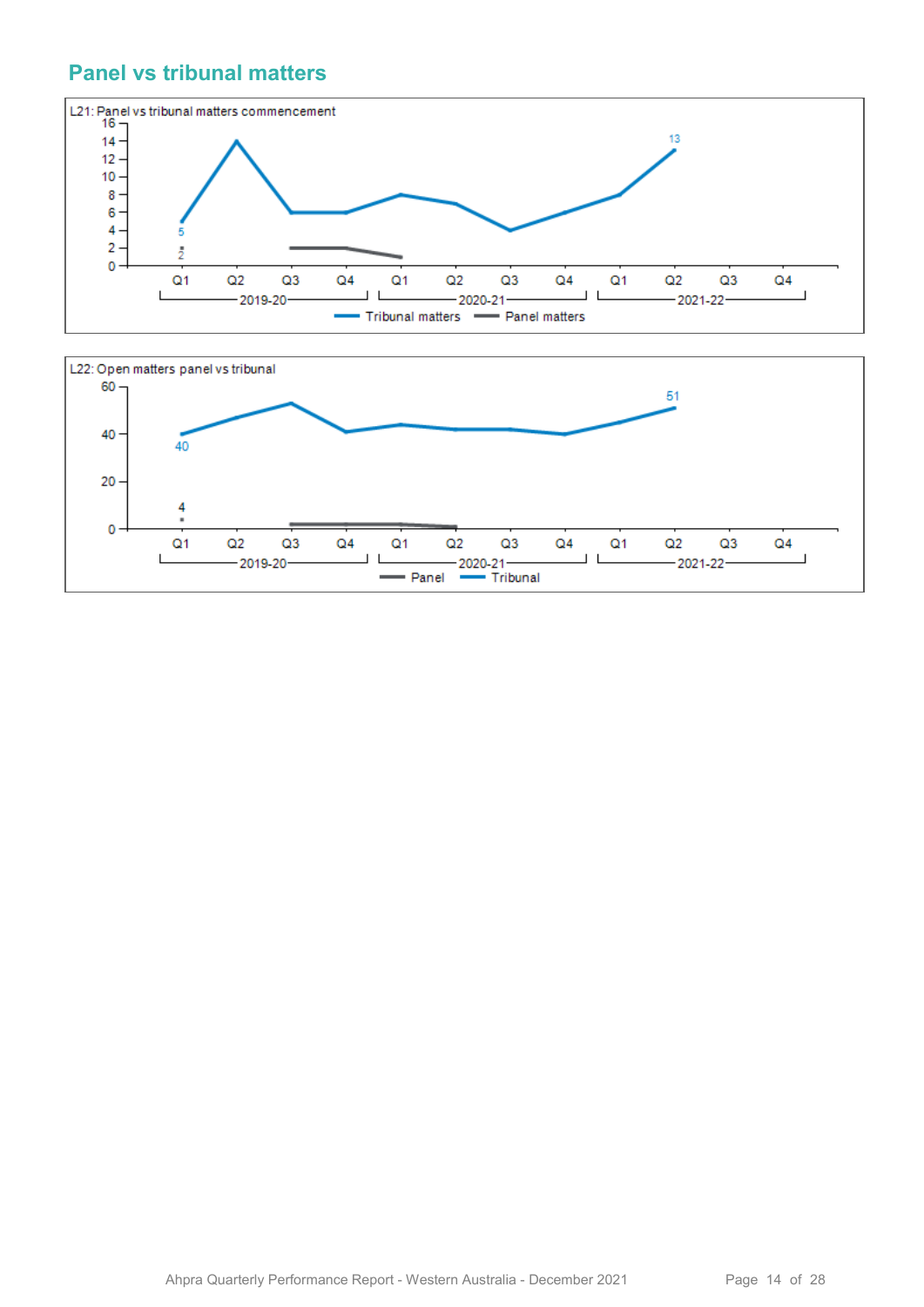#### **Criminal offences**



| FY / Qtr       | 2020-21 | 2021-22 (YTD) | $\Delta$ | #   | $\%$  |
|----------------|---------|---------------|----------|-----|-------|
| Q <sub>1</sub> | 15      | 11            | ↓        | (4) | (27%) |
| Q2             | 17      | 16            | ↓        | (1) | (6%)  |
| Q <sub>3</sub> | 13      |               |          |     |       |
| Q4             | 9       |               |          |     |       |



| FY / Qtr       | 2020-21        | 2021-22 (YTD) | $\Delta$ | #   | $\frac{9}{6}$ |
|----------------|----------------|---------------|----------|-----|---------------|
| Q <sub>1</sub> | 13             | 7             | J        | (6) | (46%)         |
| Q2             | 9              | 11            | ↑        | 2   | 22%           |
| Q <sub>3</sub> |                |               |          |     |               |
| Q4             | $\overline{2}$ |               |          |     |               |
| <b>YTD</b>     | 22             | 18            |          | (4) | (18%)         |



| FY / Qtr       | $2020 - 21$ | 2021-22 (YTD) | $\Delta$ | #    | $\frac{9}{6}$ |
|----------------|-------------|---------------|----------|------|---------------|
| Q <sub>1</sub> | 29          | 5             |          | (24) | (83%)         |
| Q <sub>2</sub> |             | 6             |          | (1)  | (14%)         |
| Q <sub>3</sub> | 11          |               |          |      |               |
| Q4             | 6           |               |          |      |               |
| <b>YTD</b>     | 36          | 11            |          | (25) | (69%)         |



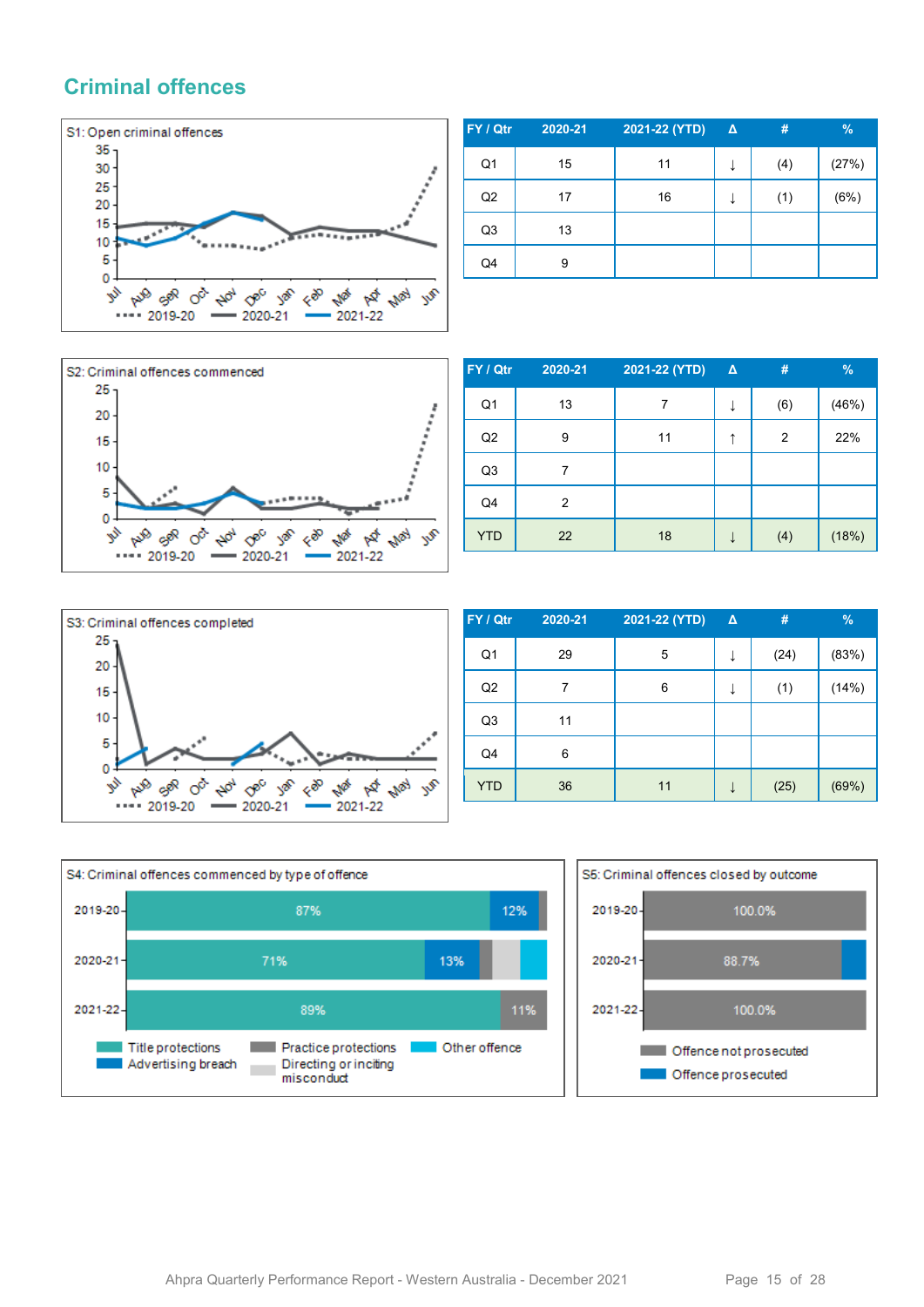#### **Monitoring and compliance**





| FY / Qtr       | 2020-21 | 2021-22 (YTD) | Δ | #    | %     |
|----------------|---------|---------------|---|------|-------|
| Q1             | 71      | 84            | ↑ | 13   | 18%   |
| Q2             | 85      | 55            | ↓ | (30) | (35%) |
| Q <sub>3</sub> | 86      |               |   |      |       |
| Q4             | 69      |               |   |      |       |
| <b>YTD</b>     | 156     | 139           |   | (17) | (11%) |



| FY / Qtr       | 2020-21 | 2021-22 (YTD) | $\Delta$ | #  | $\%$ |
|----------------|---------|---------------|----------|----|------|
| Q <sub>1</sub> | 57      | 89            | ↑        | 32 | 56%  |
| Q2             | 54      | 71            | ↑        | 17 | 31%  |
| Q <sub>3</sub> | 50      |               |          |    |      |
| Q <sub>4</sub> | 50      |               |          |    |      |
| <b>YTD</b>     | 111     | 160           |          | 49 | 44%  |



| FY / Qtr       | 2020-21 | 2021-22 (YTD) | $\Delta$ | #  | $\%$ |
|----------------|---------|---------------|----------|----|------|
| Q <sub>1</sub> | 468     | 557           | ᠰ        | 89 | 19%  |
| Q <sub>2</sub> | 499     | 535           |          | 36 | 7%   |
| Q <sub>3</sub> | 537     |               |          |    |      |
| Q4             | 556     |               |          |    |      |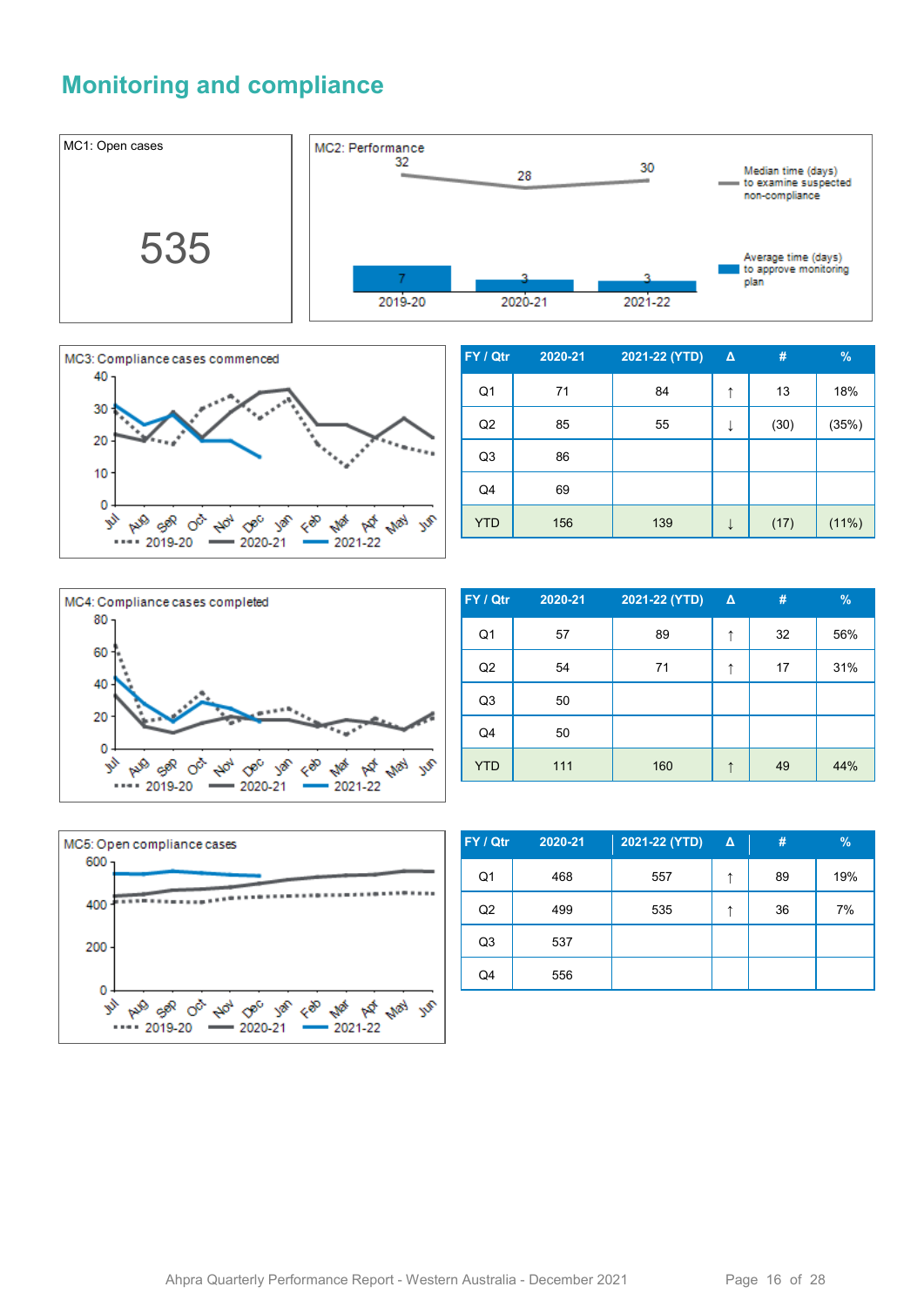



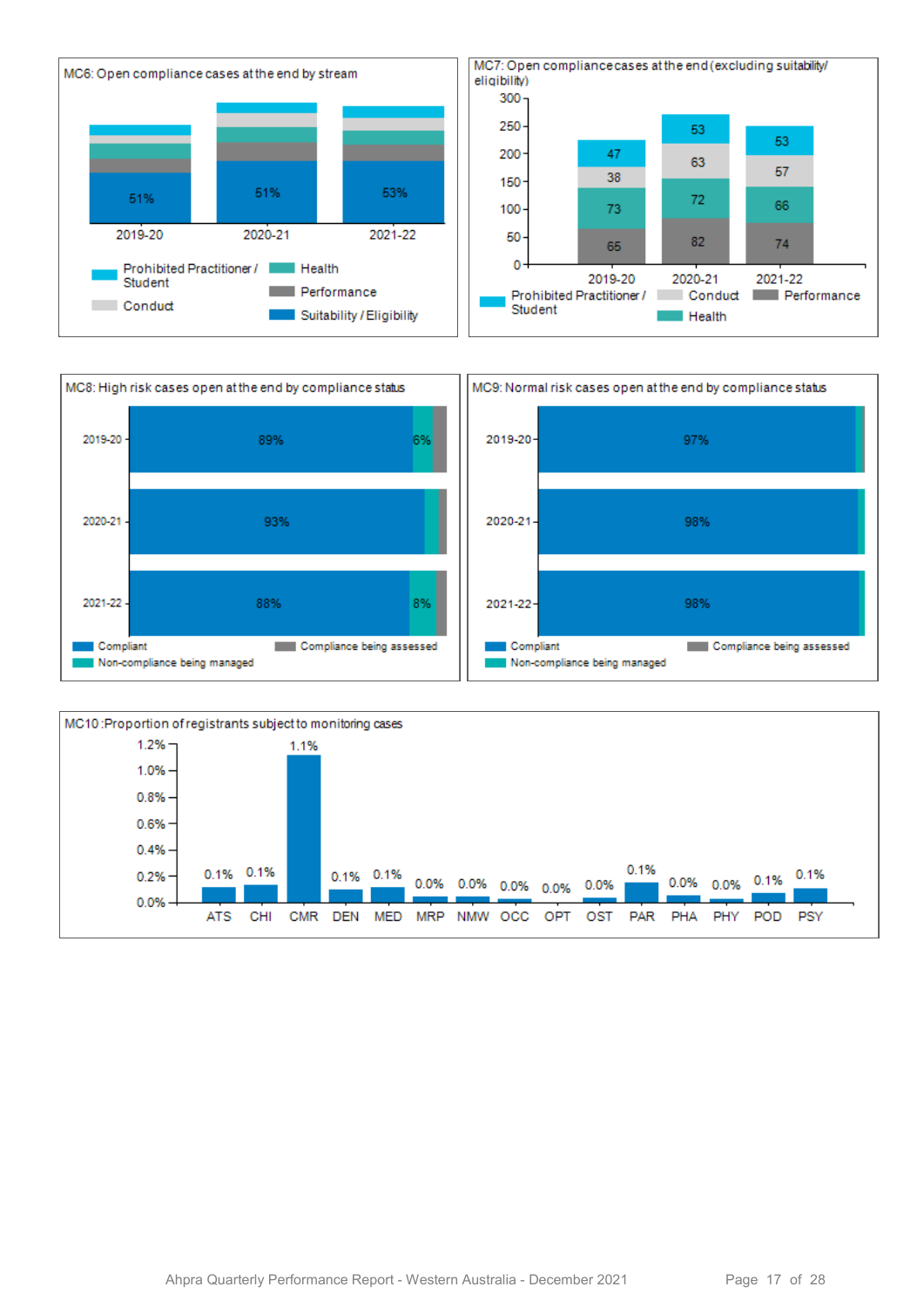# **Report Glossary**

Note: report content provided below does not necessarily apply to all National Board reports. The reference numbers in the performance report should be used to find relevant descriptions below.

| <b>Report content</b>                       | <b>Description</b>                                                                                                                                                                                                    |
|---------------------------------------------|-----------------------------------------------------------------------------------------------------------------------------------------------------------------------------------------------------------------------|
| <b>Registration of health practitioners</b> |                                                                                                                                                                                                                       |
| R1: Registrants                             | The number of registered health practitioners at the end of the<br>reporting quarter.                                                                                                                                 |
| R2: Registrant numbers, year by year        | The number of registered health practitioners at the end of each<br>reporting quarter.                                                                                                                                |
| R3: Registration types                      | The number of registered health practitioners, by the type of<br>registration held at the end of the reporting quarter.                                                                                               |
| R4: PPP of Registrants                      | The number of registered health practitioners, by their principal place<br>of practice ('PPP') at the end of the reporting quarter.                                                                                   |
| R5: Age of Registrants                      | The number of registered health practitioners in various age groups<br>at the end of the reporting quarter.                                                                                                           |
| R6: Gender of Registrants                   | The gender breakdown of registered health practitioners at the end of<br>the reporting quarter.                                                                                                                       |
| type                                        | R7: Endorsed registrants by endorsement The number of registered health practitioners in various endorsement<br>types at the end of the reporting quarter.                                                            |
| R8: Registrants by profession               | The number of registered health practitioners in each profession at<br>the end of the reporting quarter.                                                                                                              |
| R9: Registrants by division                 | The number of registered practitioners by division                                                                                                                                                                    |
| <b>Applications for registration</b>        |                                                                                                                                                                                                                       |
| A1: Applications this financial year        | The number of applications for registration this financial year that<br>have been received, finalised and remain open.                                                                                                |
| A2: Registration online applications        | The number and proportion of registered health practitioners that<br>apply for registration online, rather than by hard copy form.                                                                                    |
| A3: Applications open                       | The blue line on this line graph shows the open applications for<br>registration at the end of each month during the current financial<br>year. The grey line shows those open during the previous financial<br>year. |
|                                             | The table on the right of the line graph shows the number of open<br>applications at the end of each quarter and provides the difference<br>compared to same time for the previous financial year.                    |
| A4: Applications received                   | The blue line on this line graph shows the applications for registration<br>received during each month of the current financial year. The grey<br>line shows those received during the previous financial year.       |
|                                             | The table on the right of the line graph shows the number of<br>applications received during each quarter and provides the difference<br>compared to same period for the previous financial year.                     |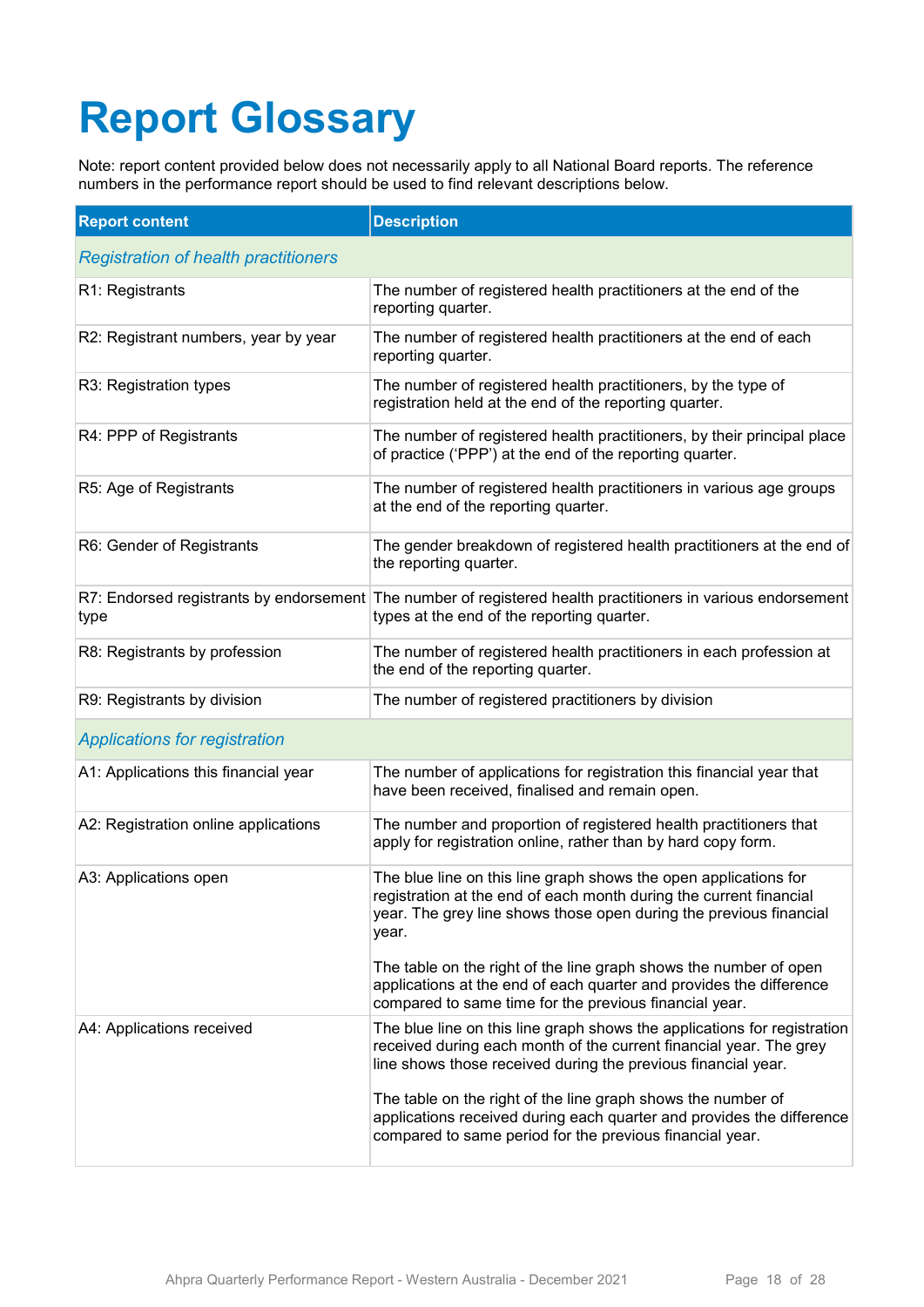| A5: Applications finalised                             | The blue line on this line graph shows the applications for registration<br>finalised during each month of the current financial year. The grey<br>line shows those finalised during the previous financial year.<br>The table on the right of the line graph shows the number of                                                           |
|--------------------------------------------------------|---------------------------------------------------------------------------------------------------------------------------------------------------------------------------------------------------------------------------------------------------------------------------------------------------------------------------------------------|
|                                                        | applications finalised during each quarter and provides the difference<br>compared to same period for the previous financial year.                                                                                                                                                                                                          |
| A6: Applications received by applicant's<br><b>PPP</b> | The number of applications received each financial year by the<br>applicant's principal place of practice during that financial year.                                                                                                                                                                                                       |
| A7: Applications received by applicant<br>type         | The trend of applications received each reporting quarter for new<br>domestic graduates (blue line), new overseas qualified applicants<br>(dark grey line) and all other applicants (light grey line).                                                                                                                                      |
| A8: Outcomes of finalised applications                 | The number of applications for registration finalised by the outcome<br>of the application for the two previous financial years.                                                                                                                                                                                                            |
| A9: Outcome of finalised applications                  | The number of applications for registration finalised by the outcome<br>of the application for the current and previous financial years broken<br>down into reporting quarters.                                                                                                                                                             |
| A10: Median time to decide applications                | The median time to decide applications each month of the previous<br>financial year and current financial year to date. The timeframe<br>commences when the applicant has submitted all required<br>documentation until a final decision has been made on the<br>application.                                                               |
| A11: Open applications within statutory<br>timeframe   | The Statutory timeframe is the 90 calendar day period allowed to<br>decide an application for registration under s. 85 of the National Law.<br>The graph highlights the percentage of open applications that were<br>within the statutory timeframe at the end of the month over the<br>current financial year and previous financial year. |
| <b>Endorsement applications for registration</b>       |                                                                                                                                                                                                                                                                                                                                             |
| A12: Applications open                                 | The blue line on this line graph shows the open applications for<br>endorsement at the end of each month during the current financial<br>year. The grey line shows those open during the previous financial<br>year.                                                                                                                        |
|                                                        | The table on the right of the line graph shows the number of open<br>applications for endorsement at the end of each quarter and provides<br>the difference compared to same time for the previous financial year.                                                                                                                          |
| A13: Applications received                             | The blue line on this line graph shows the applications for<br>endorsement received during each month of the current financial<br>year. The grey line shows those received during the previous<br>financial year.                                                                                                                           |
|                                                        | The table on the right of the line graph shows the number of<br>applications for endorsement received during each quarter and<br>provides the difference compared to same period for the previous<br>financial year.                                                                                                                        |
| A 14: Applications finalised                           | The blue line on this line graph shows the applications for<br>endorsement finalised during each month of the current financial<br>year. The grey line shows those finalised during the previous<br>financial year.                                                                                                                         |
|                                                        | The table on the right of the line graph shows the number of<br>applications for endorsement finalised during each quarter and<br>provides the difference compared to same period for the previous                                                                                                                                          |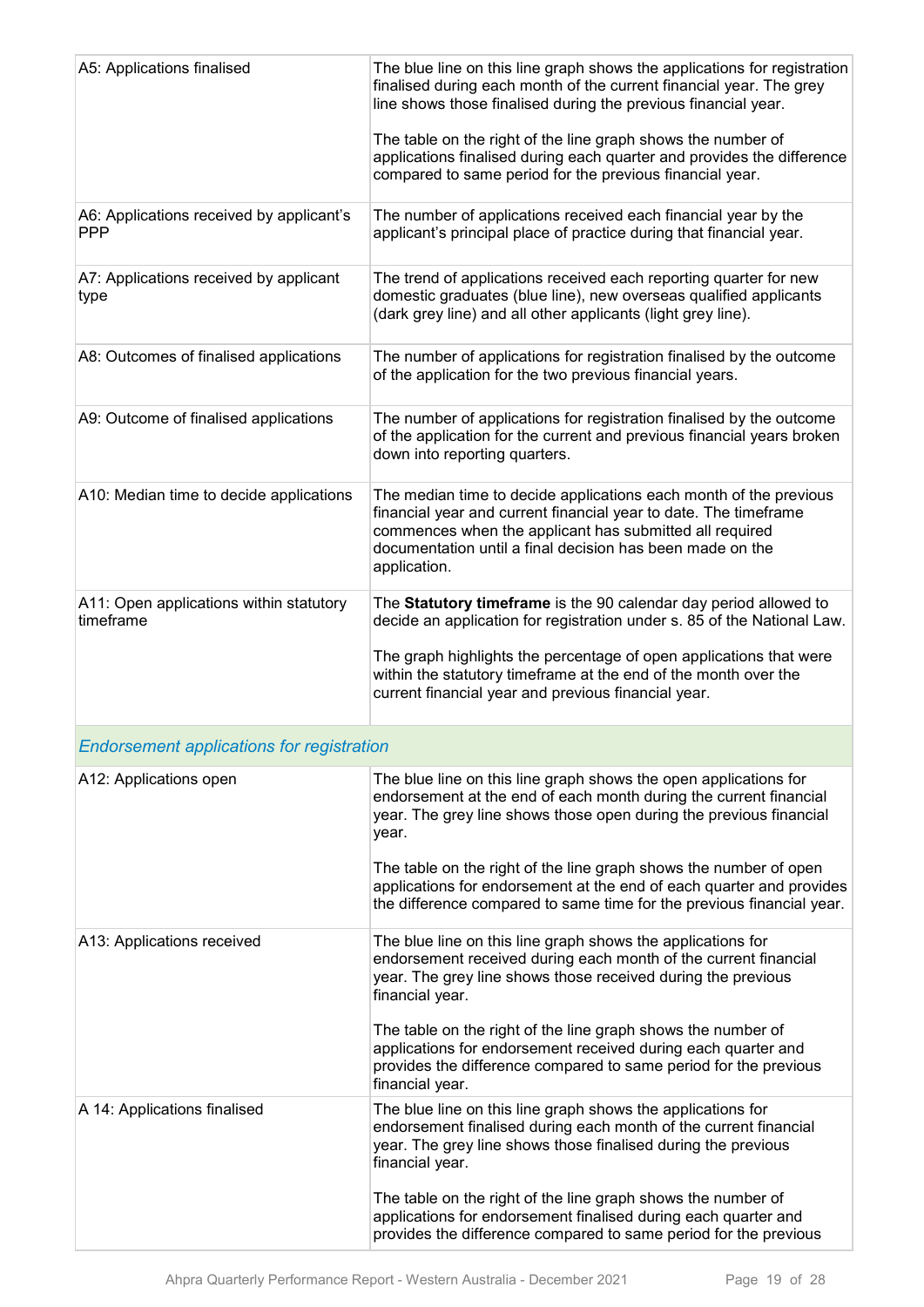|                                       | financial year.                                                                                                                                                                                                                                                                                                                                                                                                                                                                                                                                                                                                                                                                                 |
|---------------------------------------|-------------------------------------------------------------------------------------------------------------------------------------------------------------------------------------------------------------------------------------------------------------------------------------------------------------------------------------------------------------------------------------------------------------------------------------------------------------------------------------------------------------------------------------------------------------------------------------------------------------------------------------------------------------------------------------------------|
| Notifications about registrants       |                                                                                                                                                                                                                                                                                                                                                                                                                                                                                                                                                                                                                                                                                                 |
| N1: Notifications this financial year | The number of notifications that have been received, completed and<br>remain open this financial year and the percentage compared with<br>same time previous financial year.                                                                                                                                                                                                                                                                                                                                                                                                                                                                                                                    |
|                                       | Open notifications are those notifications that remain open at the<br>end of the reporting period, in the assessment, investigation, health<br>or performance assessment stage.<br>Note: Matters open in the Panel Hearing or Tribunal Hearing stage<br>are excluded from the Open Notifications count, but are counted in<br>the Legal Services section of the report.                                                                                                                                                                                                                                                                                                                         |
|                                       | Received notifications are those that are received by Ahpra,<br>including those referred to Ahpra by the Office of the Health<br>Ombudsman in QLD, that are decided under section 149 of the<br>National Law (s. 150 in QLD) to meet the requirements of a<br>notification.                                                                                                                                                                                                                                                                                                                                                                                                                     |
|                                       | Completed notifications include the notifications that are closed<br>from the assessment, investigation, or health and performance<br>stages, or those that are progressed from these stages to a Panel<br>Hearing or Tribunal Hearing.<br>For example: a matter in investigation that is decided to be referred<br>to a Tribunal Hearing will be counted as a notification completion.<br>Likewise a matter in which No Further action is decided at the<br>assessment stage will be counted as a completed notification.<br>Note: Completed notification is different from notifications closed<br>which includes closures for all stages (including Panel Hearing and<br>Tribunal Hearings). |
| N2: Received vs completed             | The number of notifications that have been received compared to the<br>number of notifications that have been completed during each<br>reporting quarter in the current financial year.                                                                                                                                                                                                                                                                                                                                                                                                                                                                                                         |
| N3: Open Notifications                | The blue line on this line graph shows the number of notifications<br>opened during each reporting month of the current financial year<br>compared with the numbers opened during each reporting month of<br>the two previous financial years.<br>The table on the right of the line graph provides the number of<br>notifications that remained open at the end of each reporting quarter<br>and also provides the difference compared to same time last financial<br>year.                                                                                                                                                                                                                    |
| N4: Notifications received            | The blue line on this line graph shows the number of notifications<br>received during each reporting month of the current financial year<br>compared with the numbers received during each reporting month of<br>the two previous financial years.                                                                                                                                                                                                                                                                                                                                                                                                                                              |
|                                       | The table on the right of the line graph provides the number of<br>notifications received during each reporting quarter and also provides<br>the difference compared to same time last financial year.                                                                                                                                                                                                                                                                                                                                                                                                                                                                                          |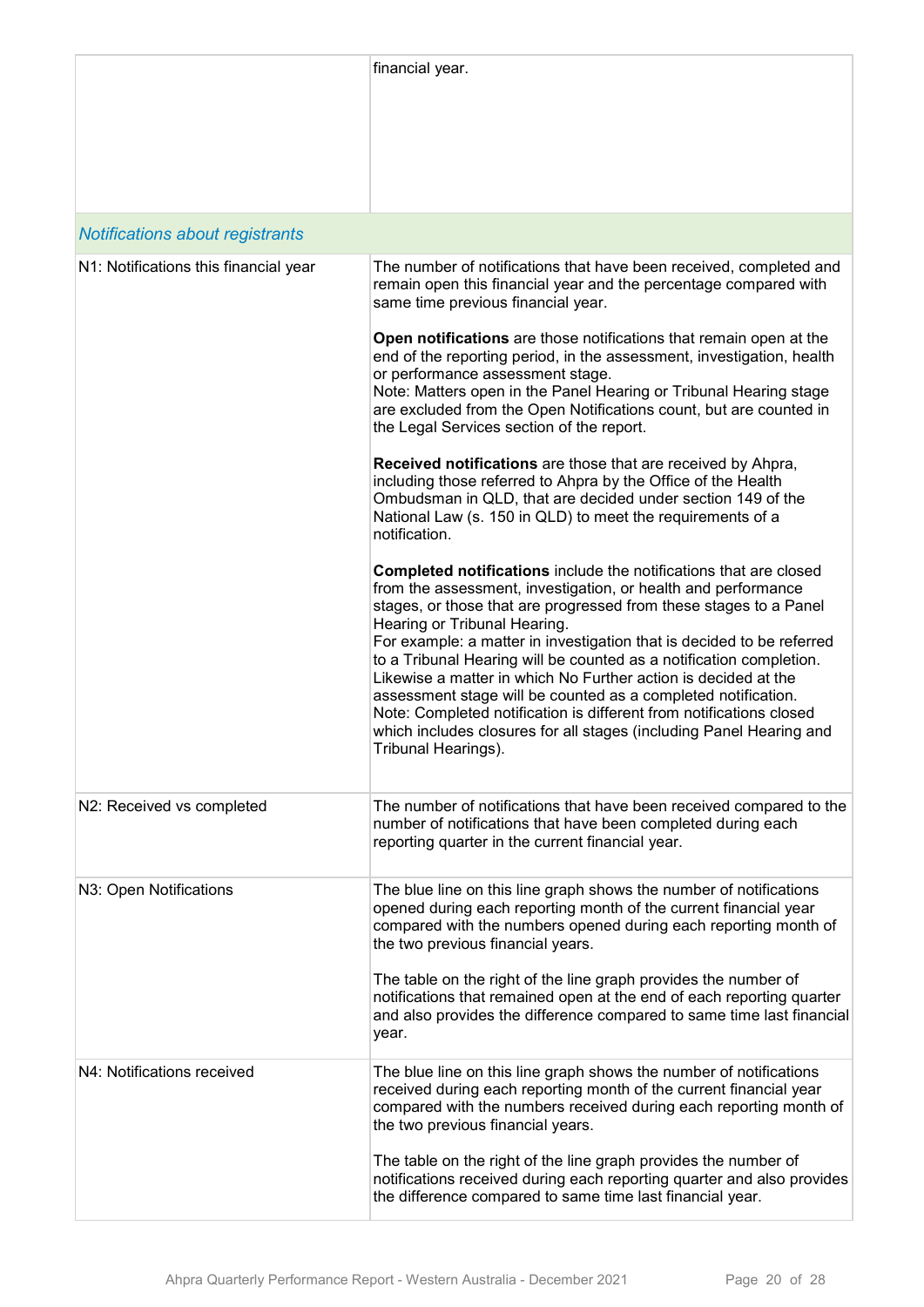| N5: Notifications completed                                                   | The blue line on this line graph shows the number of notifications<br>completed during each reporting month of the current financial year<br>compared with the numbers completed during each reporting month<br>of the two previous financial years.<br>The table on the right of the line graph provides the number of<br>notifications completed during each reporting quarter and also<br>provides the difference compared to same time last financial year. |
|-------------------------------------------------------------------------------|-----------------------------------------------------------------------------------------------------------------------------------------------------------------------------------------------------------------------------------------------------------------------------------------------------------------------------------------------------------------------------------------------------------------------------------------------------------------|
| N6: I/A Taken                                                                 | This section shows the total number Immediate Actions ('I/A') taken<br>during this financial year and percentage compared with same time<br>previous financial year.                                                                                                                                                                                                                                                                                            |
|                                                                               | Immediate Action means the interim step taken to restrict a<br>practitioner's registration while a complaint is investigated. Immediate<br>actions include:                                                                                                                                                                                                                                                                                                     |
|                                                                               | - the suspension of, or imposition of a condition on, a registered<br>health practitioner's or student's registration<br>- accepting an undertaking from a registered health practitioner or<br>student, and<br>- accepting the surrender of a registered health practitioner's or<br>student's registration.                                                                                                                                                   |
| I/A was initiated                                                             | N7: % of new notifications received where This area chart shows the percentage of the total notifications<br>received during a reporting quarter where an Immediate Action was<br>initiated for the matter.                                                                                                                                                                                                                                                     |
| N8: Outcome of immediate actions                                              | Percentage of different outcomes of immediate actions for the current<br>financial year and two previous financial years, including accepting<br>surrender, accepting undertaking, I/A not taken, suspend registration<br>and impose conditions.                                                                                                                                                                                                                |
| N9: Median time to take IA                                                    | The median time (measured in calendar days) to take I/A for the<br>current financial year and previous financial by quarter                                                                                                                                                                                                                                                                                                                                     |
| N10: Notifications completed by stage<br>and outcome type this financial year | Percentage of notifications that are completed in the assessment,<br>investigation or health or performance assessment stage. Each stage<br>is then further broken down to highlight the percentage of<br>notifications completed by stage and outcome where the stages are<br>no action, action and referral to a Panel or Tribunal.                                                                                                                           |
|                                                                               | No action includes outcomes where a person surrenders their<br>registration.                                                                                                                                                                                                                                                                                                                                                                                    |
| N11: Notifications completed by outcome,<br>year by year                      | Percentage of notifications completed for the current financial year<br>and two previous financial years, by outcome including no action,<br>impose conditions, caution, referral to a Panel or Tribunal and accept<br>undertaking.                                                                                                                                                                                                                             |
| N12: Average time to complete<br>notifications                                | The timeframe of a notification commences when Ahpra accepts<br>the matter as a notification until a final decision has been made on<br>the notification or it is referred to a Panel or Tribunal.                                                                                                                                                                                                                                                              |
|                                                                               | The graph outlines the average time (measured in calendar days) to<br>complete notifications in the investigation, assessment and health or<br>performance assessment stage for the current financial year and two<br>previous financial years.                                                                                                                                                                                                                 |
| N13: Average time to complete<br>assessments                                  | The average time (measured in calendar days) to complete<br>assessments for the current financial year and two previous financial<br>years.                                                                                                                                                                                                                                                                                                                     |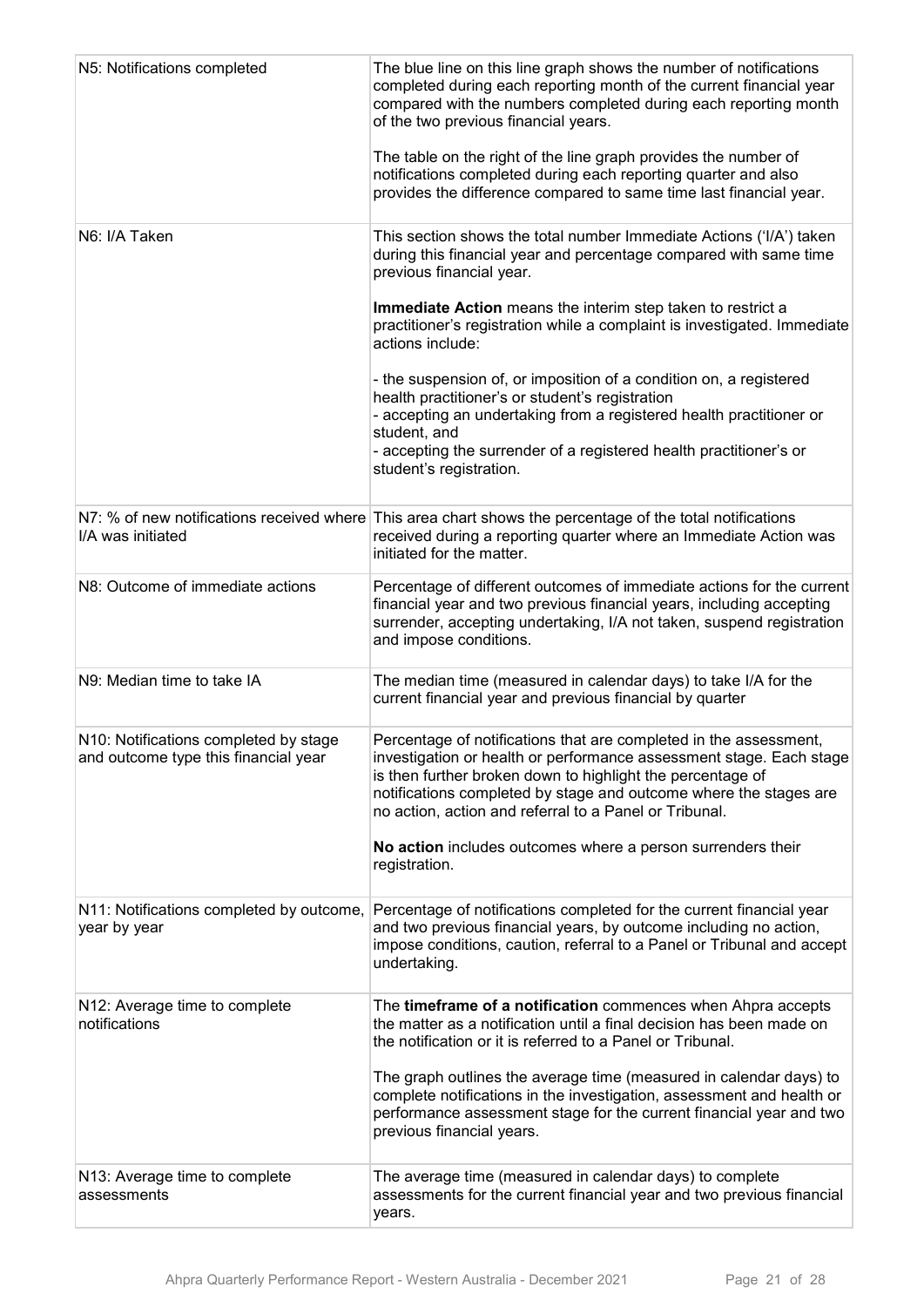| N14: Average time to complete<br>notifications, year by year   | The average time (measured in calendar days) to complete<br>notifications for the current financial year and two previous financial<br>years.                                                                                                                                                                                                                                                                                                                             |
|----------------------------------------------------------------|---------------------------------------------------------------------------------------------------------------------------------------------------------------------------------------------------------------------------------------------------------------------------------------------------------------------------------------------------------------------------------------------------------------------------------------------------------------------------|
| N15: Average time to complete<br>notifications by outcome type | The average time (measured in calendar days) to complete<br>notifications for the current financial year and two previous financial<br>years by outcome type including no action, action and referral to a<br>Panel or Tribunal.                                                                                                                                                                                                                                          |
| N16: Average age of open notifications                         | The age of an open notification refers to the length of time from<br>when Ahpra accepted the matter as a notification to the end of the<br>relevant reporting period.                                                                                                                                                                                                                                                                                                     |
|                                                                | The graph outlines the average age (measured in calendar days) of<br>open notifications for the current financial year and two previous<br>financial years.                                                                                                                                                                                                                                                                                                               |
| stage                                                          | N17: Average age of open notifications by The average age (measured in calendar days) of open notifications<br>for the current financial year and two previous financial years by<br>stage including assessment, investigation and health or performance<br>assessment.                                                                                                                                                                                                   |
| N18: Aged notifications - completed vs<br>open                 | An aged notification is a notification where it is 12 months or longer<br>since Ahpra has accepted the matter as a notification.                                                                                                                                                                                                                                                                                                                                          |
|                                                                | The graph shows the number of aged notifications that were<br>completed during the quarter in grey. This is compared to the number<br>of aged notifications that remained open at the end of the quarter.<br>The dark blue shows the number of notifications that were already<br>aged at the end of previous quarter and the light blue shows the<br>notifications that became aged during the reporting period and<br>remained open at the end of the reporting period. |
| <b>Tribunal and Panel matters</b>                              |                                                                                                                                                                                                                                                                                                                                                                                                                                                                           |
| L1: Open tribunal matters                                      | Open tribunal matters are those tribunal matters that remain open<br>at the end of the reporting period. Tribunal matters will become open<br>tribunal matters when the decision to refer a matter to the Tribunal<br>has been made or when the matter has been filed with the Tribunal.<br>This section shows the number of tribunal matters that were open at<br>the end of the reporting quarter.                                                                      |
| L2: Open tribunal matters filed vs yet to<br>be filed          | The number of open tribunal matters compared to the number of<br>tribunal matters that are yet to be filed each quarter.                                                                                                                                                                                                                                                                                                                                                  |
| L3: Open tribunal matters                                      | The blue line on this line graph shows the number of tribunal matters<br>open during each reporting month of the current financial year<br>compared with the numbers open at the end of each reporting month<br>of the two previous financial years.                                                                                                                                                                                                                      |
|                                                                | The table on the right of the line graph provides the number of open<br>tribunal matters that remained open at the end of each reporting<br>quarter and also provides the difference compared to same time last<br>financial year.                                                                                                                                                                                                                                        |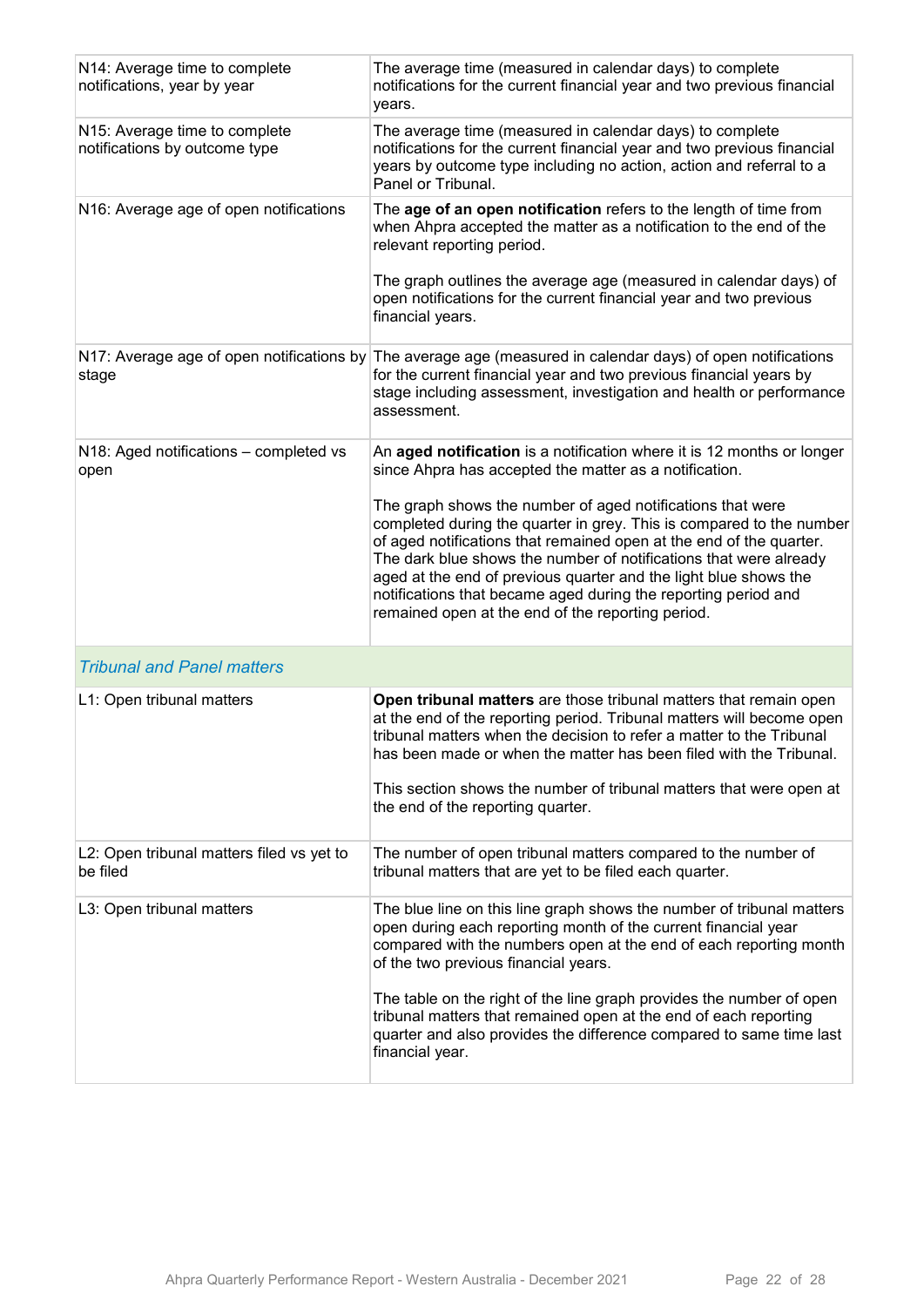| L4: Tribunal matters commenced                               | Tribunal matters are commenced when the matter is sent to the<br>Tribunal.<br>This line graph, via the blue line, shows the number of tribunal<br>matters commenced during each reporting month of the current<br>financial year compared with the numbers commenced during each<br>reporting month of the two previous financial years.<br>The table on the right of the line graph provides the number of<br>tribunal matters that commenced at the end of each reporting quarter<br>and also provides the difference compared to same time last financial<br>year.                                                                                                                                                                               |
|--------------------------------------------------------------|-----------------------------------------------------------------------------------------------------------------------------------------------------------------------------------------------------------------------------------------------------------------------------------------------------------------------------------------------------------------------------------------------------------------------------------------------------------------------------------------------------------------------------------------------------------------------------------------------------------------------------------------------------------------------------------------------------------------------------------------------------|
| L5: Tribunal matters completed                               | Completed tribunal matters are matters where there has been an<br>outcome from the tribunal including caution/reprimand/fine, impose<br>condition/undertaking, no action and suspend/cancel. It also includes<br>where a matter is referred back to the National Board.<br>This line graph, via the blue line, shows the number of tribunal<br>matters completed during each reporting month of the current<br>financial year compared with the numbers completed during each<br>reporting month of the two previous financial years.<br>The table on the right of the line graph provides the number of<br>completed tribunal matters during each reporting quarter and also<br>provides the difference compared to same time last financial year. |
| L6: Age of open tribunal matters                             | The age of an open tribunal matter commences when the decision<br>to refer to tribunal is recorded in Ahpra's system until the end of the<br>relevant reporting period.<br>This graph shows the age (measured in calendar days) of tribunal<br>matters that remain open each quarter. This includes tribunal matters<br>filed (blue line) and matters yet to be filed (grey line).                                                                                                                                                                                                                                                                                                                                                                  |
| L7: Open tribunal matters by timeframe                       | The timeframe of open tribunal matters each quarter and the<br>percentage of open tribunal matters in each timeframe.                                                                                                                                                                                                                                                                                                                                                                                                                                                                                                                                                                                                                               |
| L8: Open tribunal matters by timeframe<br>and filing status  | The timeframe of open tribunal matters at the end of the reporting<br>quarter and filing status of the open tribunal matters which is either<br>yet to be filed or filed.                                                                                                                                                                                                                                                                                                                                                                                                                                                                                                                                                                           |
| L9: Tribunal matters completed by<br>outcome, year by year   | The percentage of tribunal matters completed by outcome including<br>caution/reprimand/fine, impose condition/undertaking, no action and<br>suspend/cancel over the current financial year and two previous<br>financial years.<br>No action includes outcomes where a person surrenders their<br>registration and where the Tribunal refers the matter back to the<br>National Board.                                                                                                                                                                                                                                                                                                                                                              |
| L10: Average time to complete tribunal<br>matters by outcome | The time to complete tribunal matters commences from when the<br>referral decision is recorded in Ahpra's system to when the final<br>decision is made.<br>The graph outlines the average time (measured in calendar days) to<br>complete tribunal matters for the current financial year and two<br>previous financial years by outcome including caution/reprimand/fine,<br>impose condition/undertaking, no action and suspend/cancel.                                                                                                                                                                                                                                                                                                           |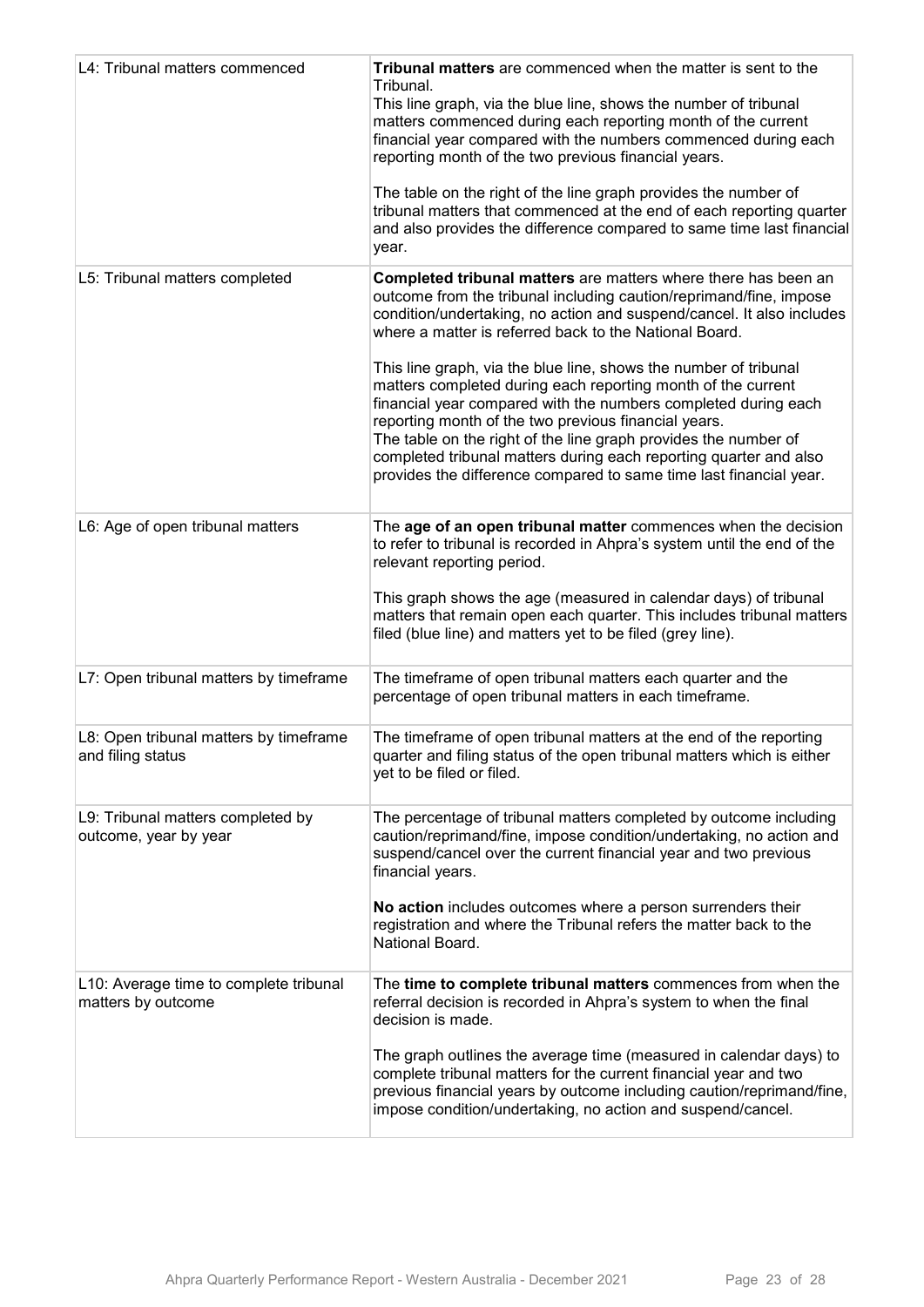| L11: Open panel matters                                    | Open panel matters are those panel matters that remain open at the<br>end of the reporting period. Panel matters become open panel<br>matters when the decision to refer a matter to the Panel has been<br>made or when there has been a Panel hearing.<br>This section shows the number of panel matters that were open at<br>the end of the reporting quarter.                               |
|------------------------------------------------------------|------------------------------------------------------------------------------------------------------------------------------------------------------------------------------------------------------------------------------------------------------------------------------------------------------------------------------------------------------------------------------------------------|
| L12: Open panel matters with hearing vs<br>without hearing | The number of open panel matters with a hearing compared to the<br>number of open panel matters that did not have a hearing.                                                                                                                                                                                                                                                                   |
| L13: Open panel matters                                    | This line graph, via the blue line, shows the number of panel matters<br>open during each reporting month of the current financial year<br>compared with the numbers open at the end of each reporting month<br>of the two previous financial years.                                                                                                                                           |
|                                                            | The table on the right of the line graph provides the number of open<br>panel matters that remained open at the end of each reporting<br>quarter and also provides the difference compared to same time last<br>financial year.                                                                                                                                                                |
| L14: Panel matters commenced                               | <b>Commencement of panel matters is when the matter is sent to the</b><br>Panel.                                                                                                                                                                                                                                                                                                               |
|                                                            | This line graph, via the blue line, shows the number of panel matters<br>commenced during each reporting month of the current financial year<br>compared with the numbers commenced during each reporting<br>month of the two previous financial years.                                                                                                                                        |
|                                                            | The table on the right of the line graph provides the number of panel<br>matters that commenced at the end of each reporting quarter and<br>also provides the difference compared to same time last financial<br>year.                                                                                                                                                                         |
| L15: Panel matters completed                               | Completed panel matters are matters where there has been an<br>outcome from the panel including caution/reprimand, impose<br>condition/undertaking, no action, referred to tribunal and suspend.                                                                                                                                                                                               |
|                                                            | This line graph, via the blue line, shows the number of panel matters<br>completed during each reporting month of the current financial year<br>compared with the numbers completed during each reporting month<br>of the two previous financial years.                                                                                                                                        |
|                                                            | The table on the right of the line graph provides the number of<br>completed panel matters at the end of each reporting quarter and<br>also provides the difference compared to same time last financial<br>year.                                                                                                                                                                              |
| L16: Age of open panel matters                             | The age of an open panel matter commences when the decision to<br>refer to panel is recorded in Ahpra's system until the end of the<br>relevant reporting period.<br>This graph shows the age (measured in calendar days) of panel<br>matters that remain open each quarter. This includes panel matters<br>with a hearing (blue line) and matters that did not have a hearing<br>(grey line). |
| L17: Open panel matters by timeframe                       | The timeframe of open panel matters each quarter and percentage of<br>open panel matters in each timeframe.                                                                                                                                                                                                                                                                                    |
| L18: Open panel matters by timeframe &<br>hearing status   | The timeframe and hearing status, with a hearing or without a<br>hearing, of the open tribunal matters.                                                                                                                                                                                                                                                                                        |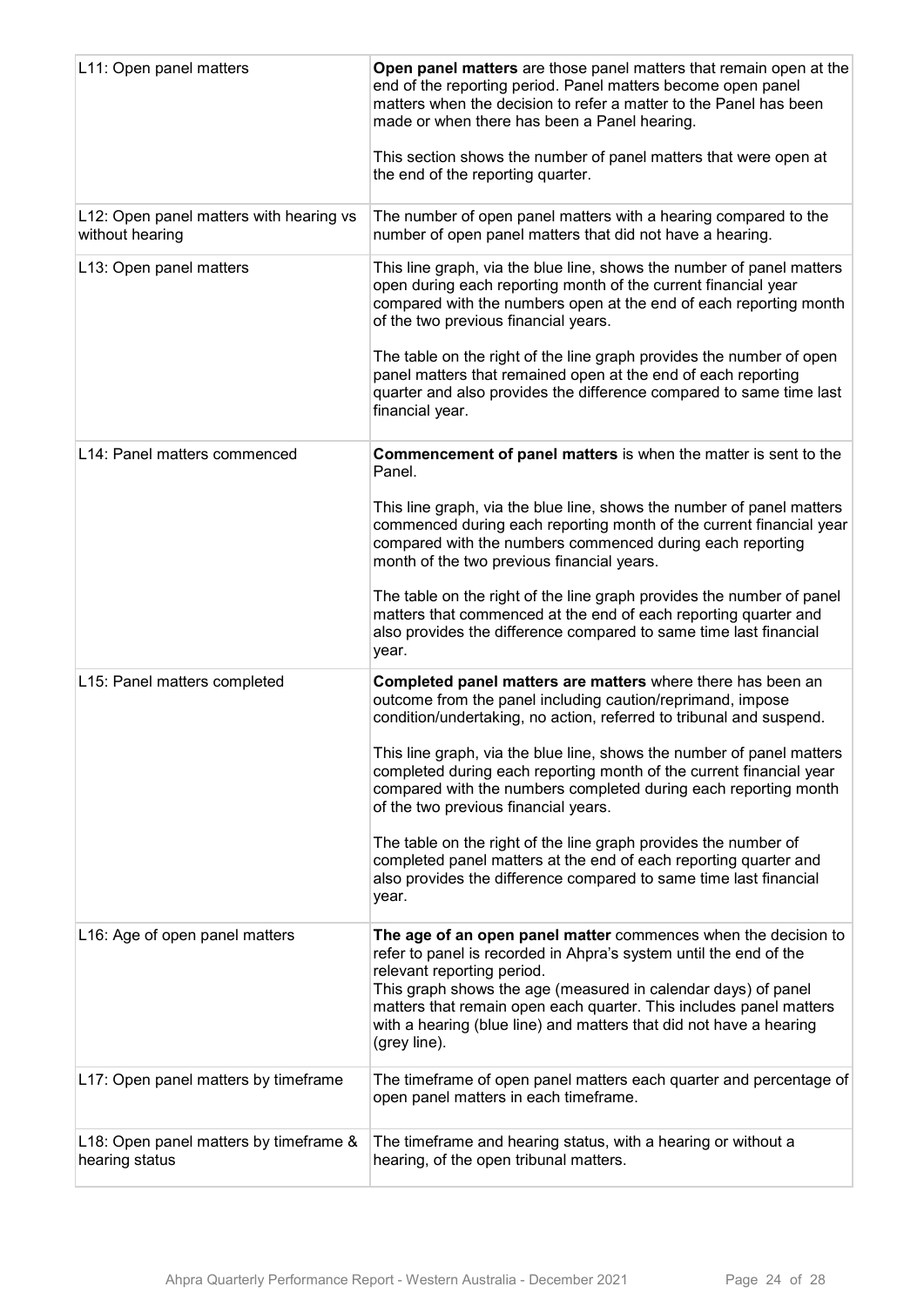| L19: Panel matters completed by<br>outcome, year by year    | The percentage of panel matters completed by outcome including<br>caution/reprimand, impose condition/undertaking, no action, referred<br>to tribunal and suspend over the current financial year and two<br>previous financial years.<br>No action includes outcomes where a person surrenders their<br>registration.                                                                                                            |
|-------------------------------------------------------------|-----------------------------------------------------------------------------------------------------------------------------------------------------------------------------------------------------------------------------------------------------------------------------------------------------------------------------------------------------------------------------------------------------------------------------------|
| L20: Average time to complete panel<br>matters by outcome   | The time to complete panel matters commences when the decision<br>to refer to panel is recorded in Ahpra's system until the final decision<br>is made.<br>The average time (measured in calendar days) to complete panel<br>matters for the current financial year and two previous financial years<br>by outcome type including caution/reprimand, impose<br>condition/undertaking, no action, referred to tribunal and suspend. |
| L <sub>21</sub> : Panel vs tribunal matters<br>commencement | Compares the number of referrals to Panels and Tribunals over the<br>previous financial year and current financial year.                                                                                                                                                                                                                                                                                                          |
| L22: Open matters panel vs tribunal                         | Compares the number of open tribunal matters and open panel<br>matters over the previous financial year and current financial year.                                                                                                                                                                                                                                                                                               |

#### *Criminal Offences*

*The National Law legislates for a number of offence provisions, including offences relating to advertising of regulated health services and title protections. The Criminal Offences Unit advises on and manages potential breaches of the offence provisions and oversees the prosecution of all criminal offence matters.*

| S1: Open criminal offences      | Open criminal offences matters are those matters that remain<br>open at the end of the reporting quarter.<br>This line graph, via the blue line, shows the number of criminal<br>offences open during each reporting month of the current financial<br>year compared with the numbers open at end of each reporting<br>month of the two previous financial years.<br>The table on the right of the line graph provides the number of open<br>criminal offences that remained open at the end of each reporting<br>quarter and also provides the difference compared to same time last<br>financial year. |
|---------------------------------|----------------------------------------------------------------------------------------------------------------------------------------------------------------------------------------------------------------------------------------------------------------------------------------------------------------------------------------------------------------------------------------------------------------------------------------------------------------------------------------------------------------------------------------------------------------------------------------------------------|
| S2: Criminal offences commenced | This line graph, via the blue line, shows the number of criminal<br>offence matters commenced during each reporting month of the<br>current financial year compared with the numbers commenced during<br>each reporting month of the two previous financial years.<br>The table on the right of the line graph provides the number of<br>criminal offence matters commenced at the end of each reporting<br>quarter and also provides the difference compared to same time last                                                                                                                          |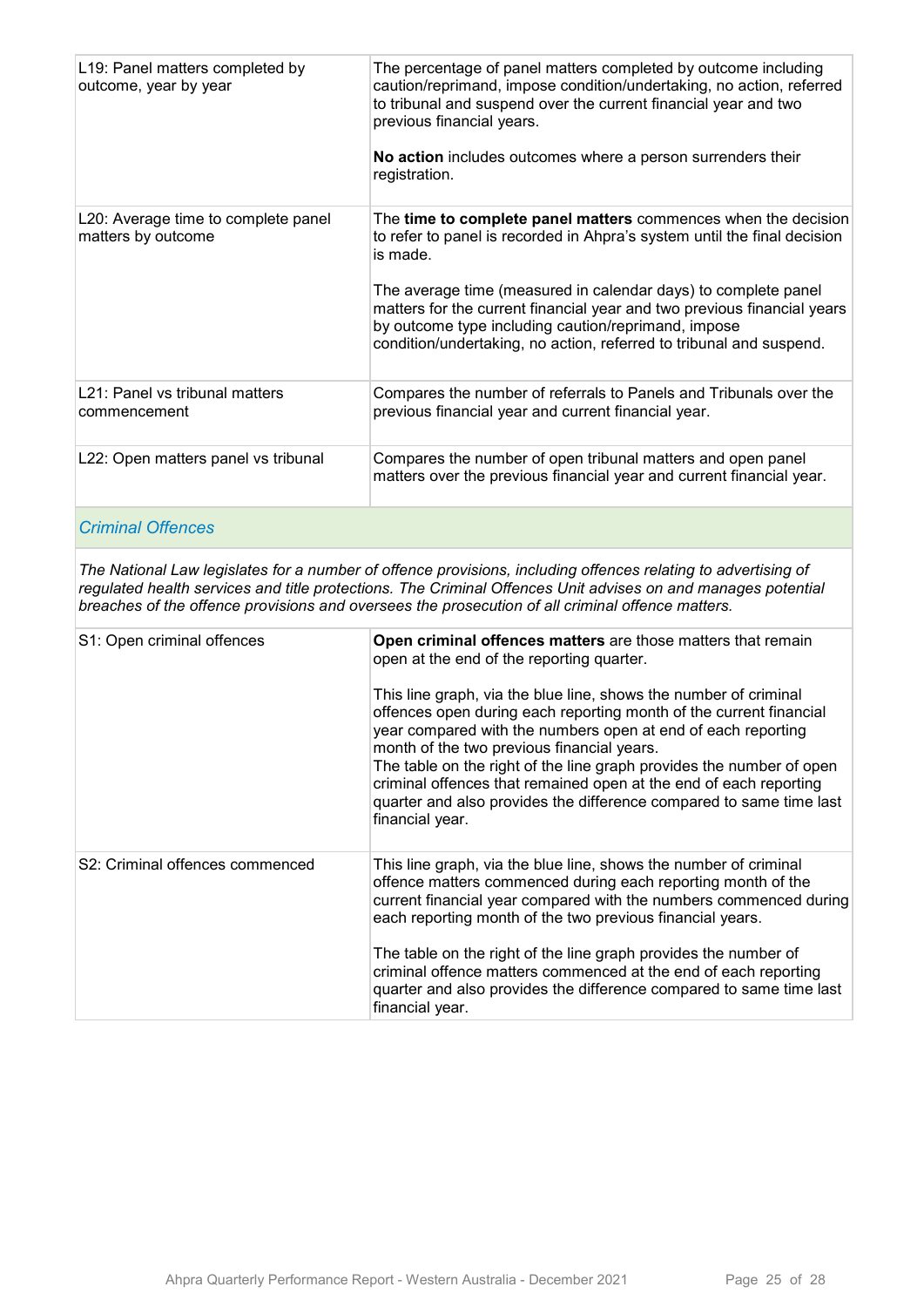| S3: Criminal offences completed                       | Completed criminal offence matters are those matters where it<br>has been decided to prosecute or not prosecute.<br>This line graph, via the blue line, shows the number of criminal<br>offence matters completed during each reporting month of the<br>current financial year compared with the numbers completed during<br>each reporting month of the two previous financial<br>years.<br>The table on the right of the line graph provides the number of<br>completed criminal offence matters at the end of each reporting<br>quarter and also provides the difference compared to same time last<br>financial year. |
|-------------------------------------------------------|---------------------------------------------------------------------------------------------------------------------------------------------------------------------------------------------------------------------------------------------------------------------------------------------------------------------------------------------------------------------------------------------------------------------------------------------------------------------------------------------------------------------------------------------------------------------------------------------------------------------------|
| S4: Criminal offences commenced by<br>type of offence | The percentage of criminal offences commenced over the three<br>previous financial years by type of offence including title protections,<br>advertising breach, practice protections, directing or inciting<br>misconduct and other offence.<br>Other offences include breach of a relevant registration<br>standard/endorsement, offences under Schedules 5 and 6 and<br>various other offences.                                                                                                                                                                                                                         |
| S5: Criminal offences closed by outcome               | The percentage of criminal offences closed during the current<br>financial year and two previous financial years by prosecuted or not<br>prosecuted.                                                                                                                                                                                                                                                                                                                                                                                                                                                                      |
|                                                       |                                                                                                                                                                                                                                                                                                                                                                                                                                                                                                                                                                                                                           |

#### *Monitoring and Compliance*

Health practitioners and students may have restrictions placed on their registration for a range of reasons including as a result of:

- a notification
- the assessment of an application for registration or a renewal of registration, or<br>• after a referral to the tribunal
- after a referral to the tribunal.

These restrictions are actively monitored to ensure compliance.

| MC1: Open cases                 | This section shows the total number of compliance cases open at the<br>end of the reporting quarter.                                                                                                                                                                                                                                                                                                                                                                                                                                                       |
|---------------------------------|------------------------------------------------------------------------------------------------------------------------------------------------------------------------------------------------------------------------------------------------------------------------------------------------------------------------------------------------------------------------------------------------------------------------------------------------------------------------------------------------------------------------------------------------------------|
| MC2: Performance                | The blue columns demonstrate the average time taken (measured in<br>calendar days) for a monitoring plan to be approved.<br>The grey line demonstrates the median time taken (measured in<br>calendar days) to examine suspected non-compliance.                                                                                                                                                                                                                                                                                                           |
| MC3: Compliance cases commenced | A compliance case commences when a monitoring plan is<br>approved.<br>The blue line on this line graph shows the number of compliance<br>cases commenced during each reporting month of the current<br>financial year compared with the numbers commenced during each<br>reporting month of the two previous financial years.<br>The table on the right of the line graph provides the number of<br>compliance cases that commenced at the end of each reporting<br>quarter and also provides the difference compared to same time last<br>financial year. |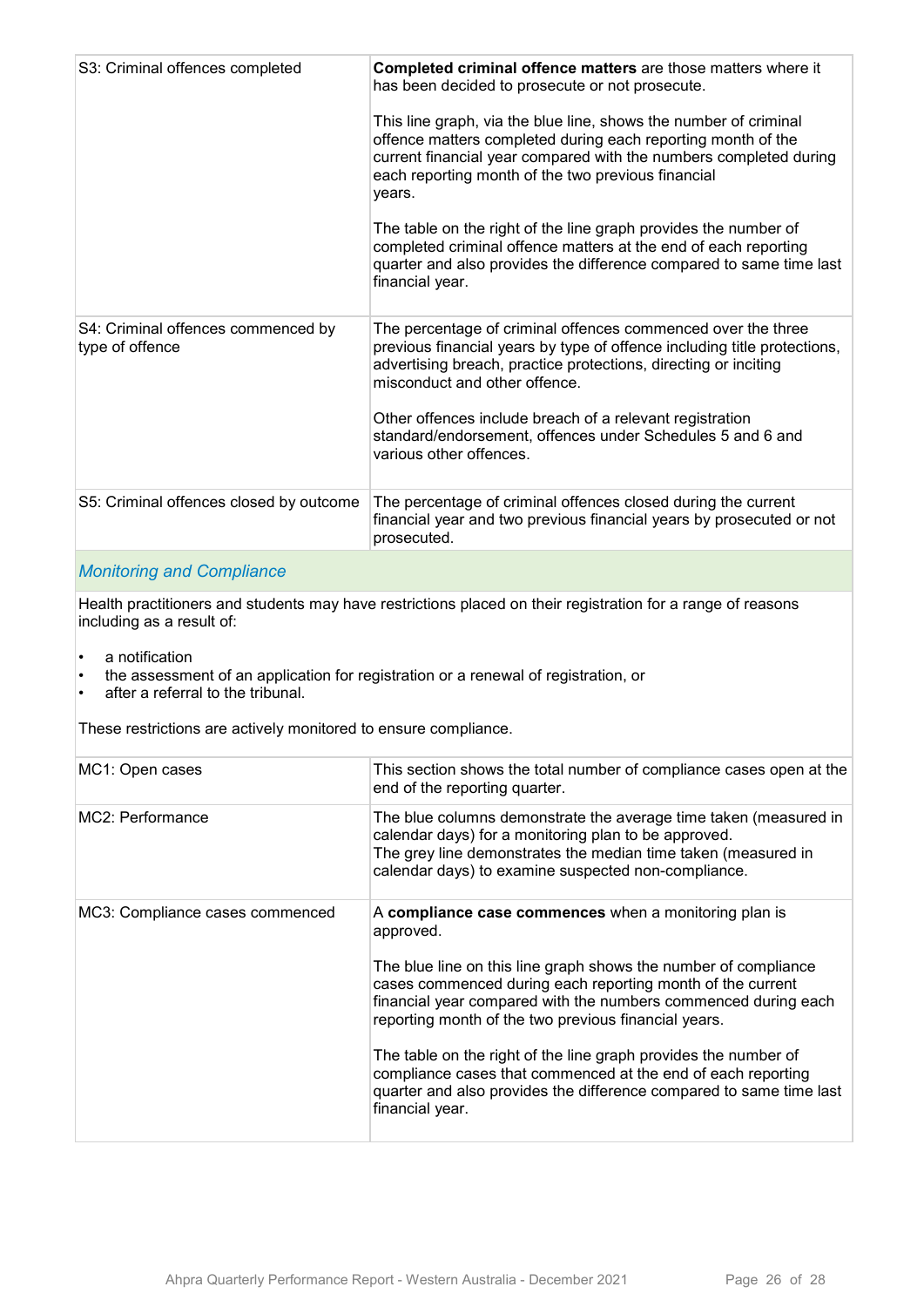| MC4: Compliance cases completed                                              | A compliance case is completed when the registrant has complied<br>with the requirements of the restriction imposed on their registration<br>or the person is no longer registered. It should be noted that some<br>matters will require monitoring of compliance activity for significant<br>periods, including some for the lifespan of a practitioner's<br>registration. A National Board decides when to remove a requirement<br>for monitoring a practitioner's compliance with conditions on their<br>registration when it is assured conditions are no longer needed to<br>keep the public safe. The length of time a practitioner is monitored is<br>tailored to the risk posed by the individual practitioner.<br>The blue line on this line graph shows the number of compliance<br>cases completed during each reporting month of the current financial<br>year compared with the numbers completed during each reporting<br>month of the two previous financial years.<br>The table on the right of the line graph provides the number of<br>completed compliance cases at the end of each reporting quarter<br>and also provides the difference compared to same time last financial<br>year. |
|------------------------------------------------------------------------------|------------------------------------------------------------------------------------------------------------------------------------------------------------------------------------------------------------------------------------------------------------------------------------------------------------------------------------------------------------------------------------------------------------------------------------------------------------------------------------------------------------------------------------------------------------------------------------------------------------------------------------------------------------------------------------------------------------------------------------------------------------------------------------------------------------------------------------------------------------------------------------------------------------------------------------------------------------------------------------------------------------------------------------------------------------------------------------------------------------------------------------------------------------------------------------------------------------|
| MC5: Open compliance cases                                                   | Open compliance cases are those matters that remain open at the<br>end of the reporting period.<br>The blue line on this line graph shows the number of compliance<br>cases open during each reporting month of the current financial year<br>compared with the numbers open during each reporting month of the<br>two previous financial years.<br>The table on the right of the line graph provides the number of open<br>compliance cases that remained open at the end of each reporting<br>quarter and also provides the difference compared to same time last<br>financial year.                                                                                                                                                                                                                                                                                                                                                                                                                                                                                                                                                                                                                     |
| MC6: Open compliance cases at the end<br>by stream                           | The number of compliance cases (excluding suitability/eligibility)<br>open at the end of the current financial year and two previous<br>financial years by stream including conduct, health, performance and<br>prohibited practitioner/student.                                                                                                                                                                                                                                                                                                                                                                                                                                                                                                                                                                                                                                                                                                                                                                                                                                                                                                                                                           |
| MC7: Open compliance cases at the end<br>(excluding suitability/eligibility) | The number of compliance cases (excluding suitability/eligibility)<br>open at the end of the current financial year and two previous<br>financial years by stream including conduct, health, performance and<br>prohibited practitioner/student.                                                                                                                                                                                                                                                                                                                                                                                                                                                                                                                                                                                                                                                                                                                                                                                                                                                                                                                                                           |
| MC8: High risk cases open at the end by<br>compliance status                 | The risk profile identifies those registrants that will cause the public,<br>themselves or the reputation of the National Boards and Ahpra<br>significant and immediate harm if the behaviour or conduct leading to<br>the restrictions was to recur.<br>High risk cases are those cases that involve a registrant who has<br>been evaluated to have a high risk profile if the recurrence of the<br>behaviour will cause significant and immediate harm.<br>This graph shows the percentage of high risk cases open at the end<br>of the two previous financial years and current financial year by<br>compliance status including compliant, non-compliant being<br>managed and compliance being assessed.                                                                                                                                                                                                                                                                                                                                                                                                                                                                                               |